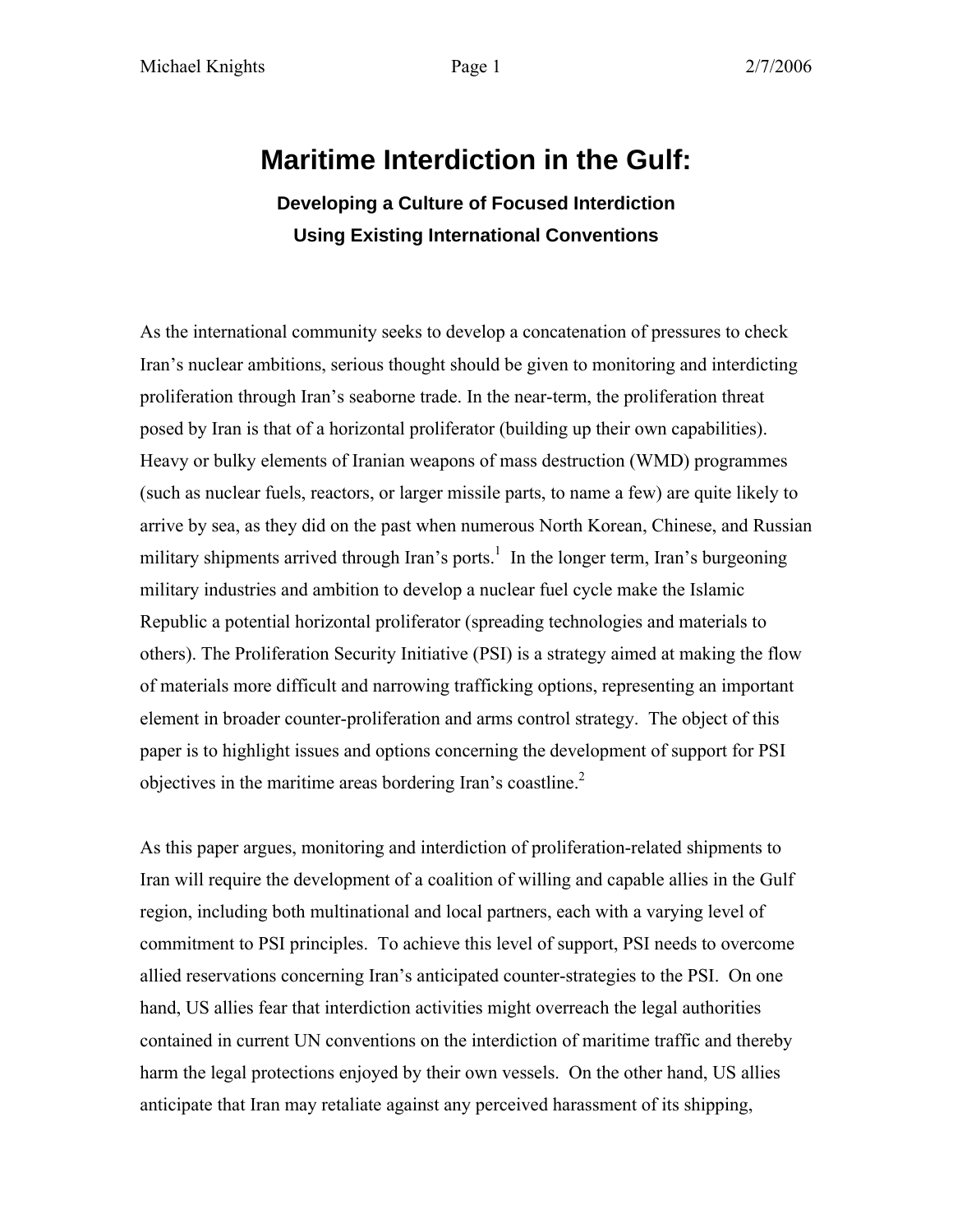providing a powerful disincentive for local states, and for European and Asian states reliant on low oil prices and Gulf supplies of oil and gas, to support an interdiction effort.

Thinking competitively, two strands of response are needed. The first would aim to reassure potential local and extra-regional participants that greater monitoring and control of maritime traffic in the Gulf region will not create legal precedents that will negatively affect their sovereign rights. To the contrary, a strong case can be made that increased maritime control will negate threats to the national interests of regional states and the global economic system. Existing UN conventions against narco-trafficking and human trafficking provide many of the tools required to develop interdiction capabilities in the region. The second strand of a response would aim to negate any explicit or implicit Iranian "intimidation factor," using security cooperation to bolster the deterrent and defensive capabilities of the international flotilla and local states in the region.

A central theme of this paper is that the way to interest GCC states in PSI is to enmesh the initiative in their vital interests – that is, preventing unregulated and dangerous uses of the Gulf. Once such states see PSI in operation, nested within other countertrafficking initiatives, it will become clear that it does not, in fact, represent a breach with extant UN maritime conventions. In the meantime, many PSI aims can be accomplished. Local states and multinational partners with an interest in Gulf security (notably NATO states under the Istanbul Cooperation Initiative) are likely to be interested in activities like interdiction training meetings, information-sharing, and the strengthening of interdiction authority in their states. Focusing on drugs and human trafficking, their experience in seizing contraband cargos may make them more amenable to the PSI Statement of Interdiction Principles in the future. The pay-off for GCC states is substantial, resulting in greater control of their valuable sovereign maritime holdings and shared waterways. Nested within this "culture of focused interdiction," PSI activities would be supported by heightened local awareness to trafficking and increased regional ability and willingness to share real-time intelligence on suspect vessels.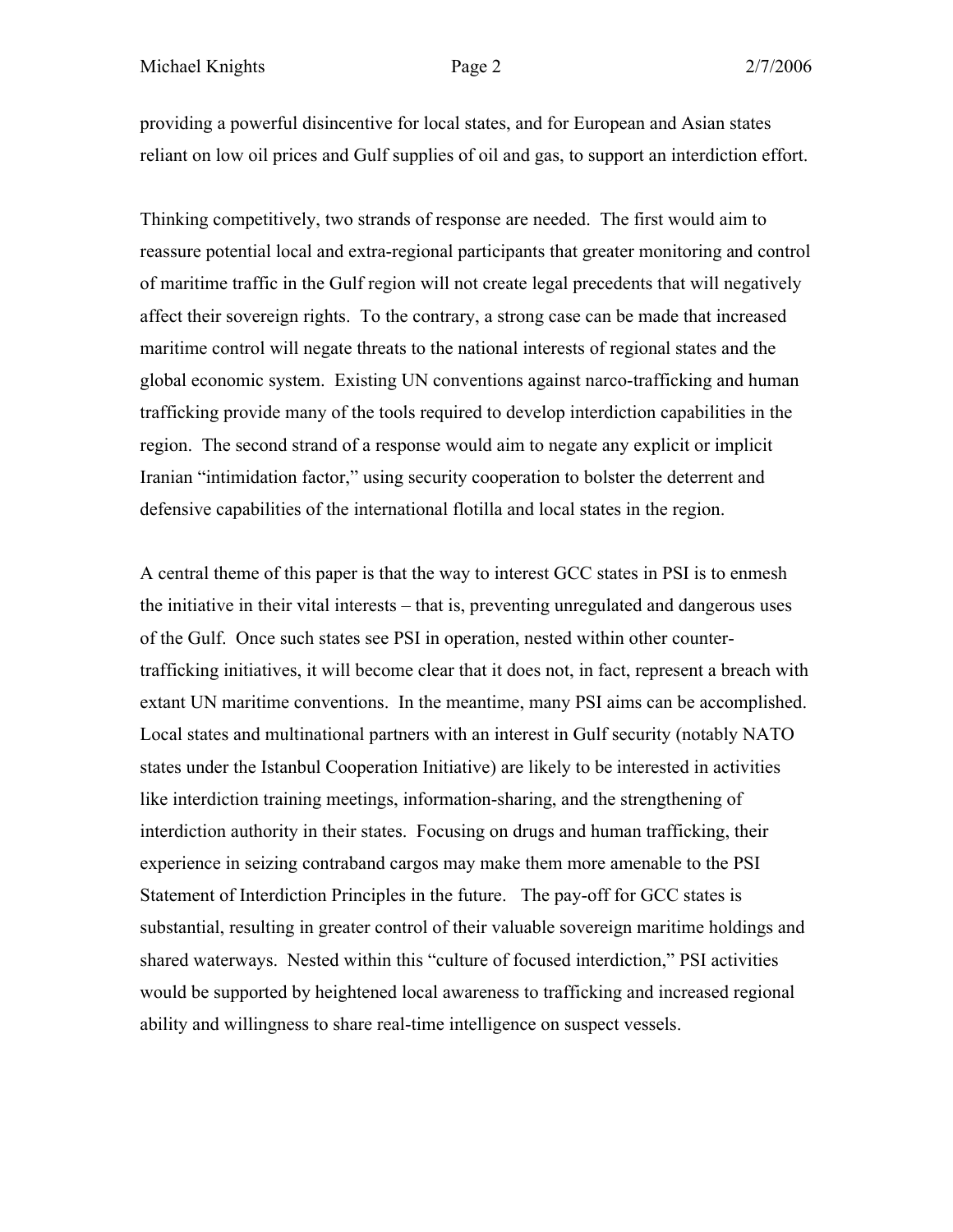# *PSI background*

The PSI was developed as a result of US inability to seize a cargo of Scud missiles that were intercepted en route from North Korea to Yemen on December 10, 2002. On that date, a Spanish destroyer patrolling in the India Ocean noted that the vessel, a Cambodian-registered and North Korean-crewed vessel called *So San*, was not flying a flag. Under Article 110 of the UN Convention Law of the Sea (UNCLOS),<sup>3</sup> the Spanish ship was allowed to stop and search the *So San* and, upon doing so, it discovered fifteen Scud missiles concealed in the hold. When US naval forces were called in, however, they were forced to let the ship continue on its way because the shipment of ballistic missiles was perfectly legal as neither North Korea nor Yemen were signatories to the Missile Technology Control Regime (MTCR). White House Press Secretary Ari Fleischer accordingly explained that "[w]hile there is authority to stop and search, in this instance there is no clear authority to seize the shipment of Scud missiles from North Korea to Yemen. And therefore, the merchant vessel is being released." Though the United States has sought to strengthen state control and stamp out terrorist havens in many ungoverned areas on land (e.g., the pan-Sahel or Afghanistan), the problem of stopping proliferation via the sea is quite different. In effect, UNCLOS

extends the sovereignty of the "flag state" (the state in which the ship is registered rather than owned) to the high seas. Article 89 of the law notes "No state may validly purport to subject any part of the high seas to its sovereignty." Article 91 likewise establishes that "ships have the nationality of the State whose flag they are entitled to fly." Had the *So San* been flying the Cambodian flag, a so-called "flag of convenience," as it was entitled to do, it could not have been subjected to legal boarding or search. Alternately, if the So San had been registered in North Korea and flown the North Korean flag, it would have been equally immune from boarding under UNCLOS statutes.

Though UNCLOS clearly encourages the abuse of flags of convenience, almost all countries abide by it and its definitions of a 12-mile territorial sea and a 200-mile exclusive economic zone (EEZ) have become standard. In addition to the right of innocent passage in the territorial sea and EEZ, ships and aircraft of all countries are allowed "transit passage" through straits used for international navigation. The convention now enjoys near-universality, boasting 148 ratifications, including the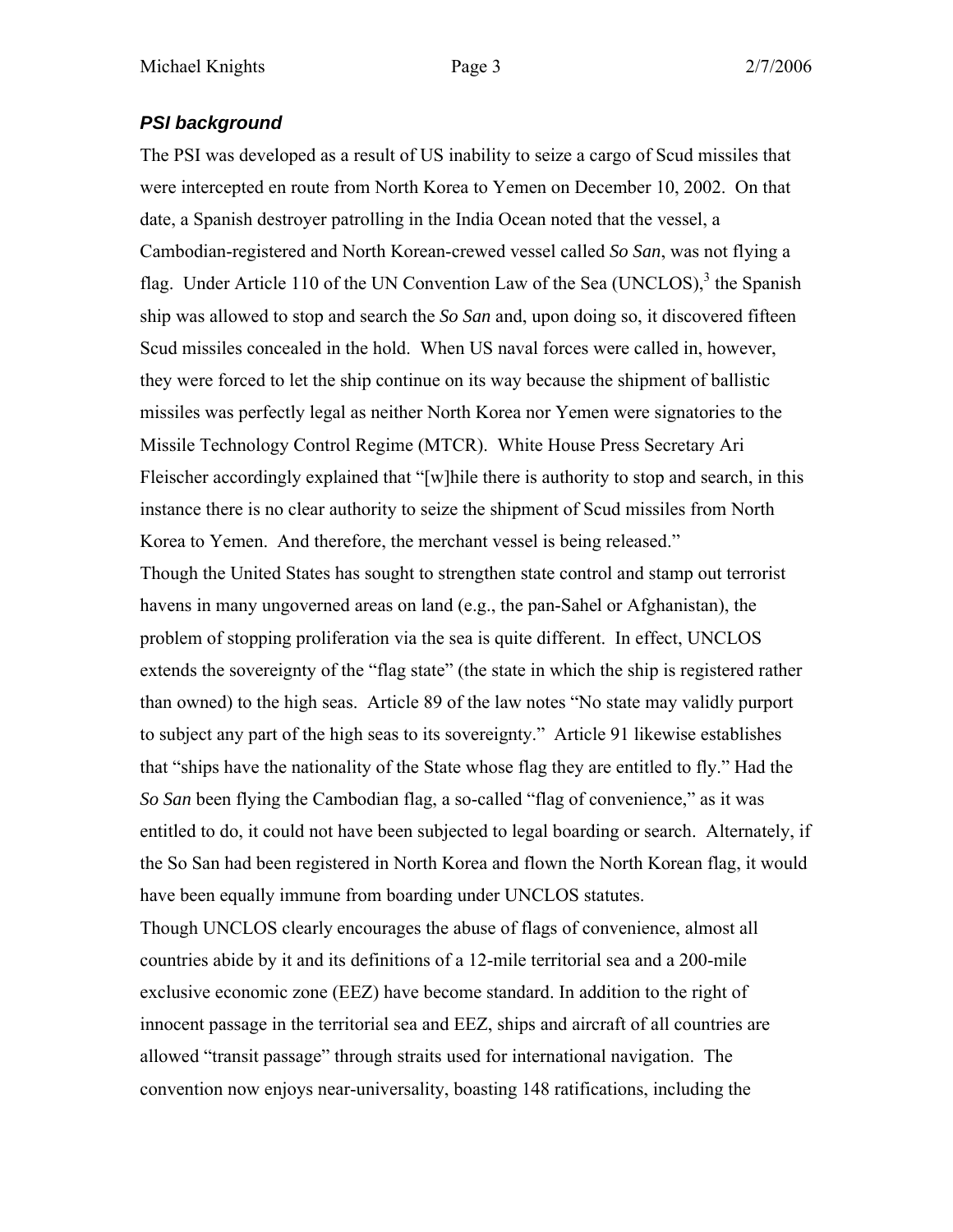European Union and all the states of the Gulf. The United States signed the convention on July 28, 1994, and, whilst it has not yet ratified the law, the United States strongly supports the principles of the convention. The Bush Administration said on February 7, 2002, that there is an "urgent need for Senate approval" of the Law of the Sea Treaty, and on February 25, 2004, the Senate Foreign Relations Committee voted 19-0 to send the resolution of ratification of UNCLOS to the full Senate for advice and consent. In the 109th Congress, US Secretary of State Condoleezza Rice made a strong endorsement of the Law of the Sea Treaty at her confirmation hearing on January 18, 2005. The issue of ratification awaits resolution, but the key point is that UNCLOS represents a global legal standard and presents a significant check on the ability of states to interdict shipping at sea without the express permission of the flag state.

The PSI was designed to counter some of the weaknesses of UNCLOS. *It is vital to stress that flag state sovereignty is upheld by PSI, and all interdictions are expressly required to take place "within the law" (e.g., UNCLOS).<sup>4</sup>* If flag state consent were denied, PSI states would not be legally authorized to board a vessel suspected of carrying proliferation materials. In contrast to the UN law, however, PSI encourages its members to be vigilant for proliferation and to undertake (with the permission of flag states) the boarding and searching of suspect vessels. This marks a departure from UNCLOS, which did not place any burden on member states to interdict proliferation. UNCLOS allows suspicion of piracy, slavery, and unauthorized broadcasting to invalidate the right of unimpeded innocent passage enjoyed by ships operating under a different flag state from the interdicting nation, requiring members to seek flag state consent to board and search such ships. A range of UN counter-trafficking conventions and protocols extend this responsibility, requiring signatories to seek flag state consent to board and search suspected narco-traffickers or human traffickers.

Conversely, the transport of nuclear materials is not currently outlawed by any convention and Article 23 of UNCLOS even allows "ships carrying nuclear or other inherently dangerous or noxious substances" the right of innocent passage through territorial seas as long as they "carry documents and observe special precautionary measures established for such ships by international agreements." No limitations exist concerning the movement of nuclear materials on the high seas. Nuclear weapon states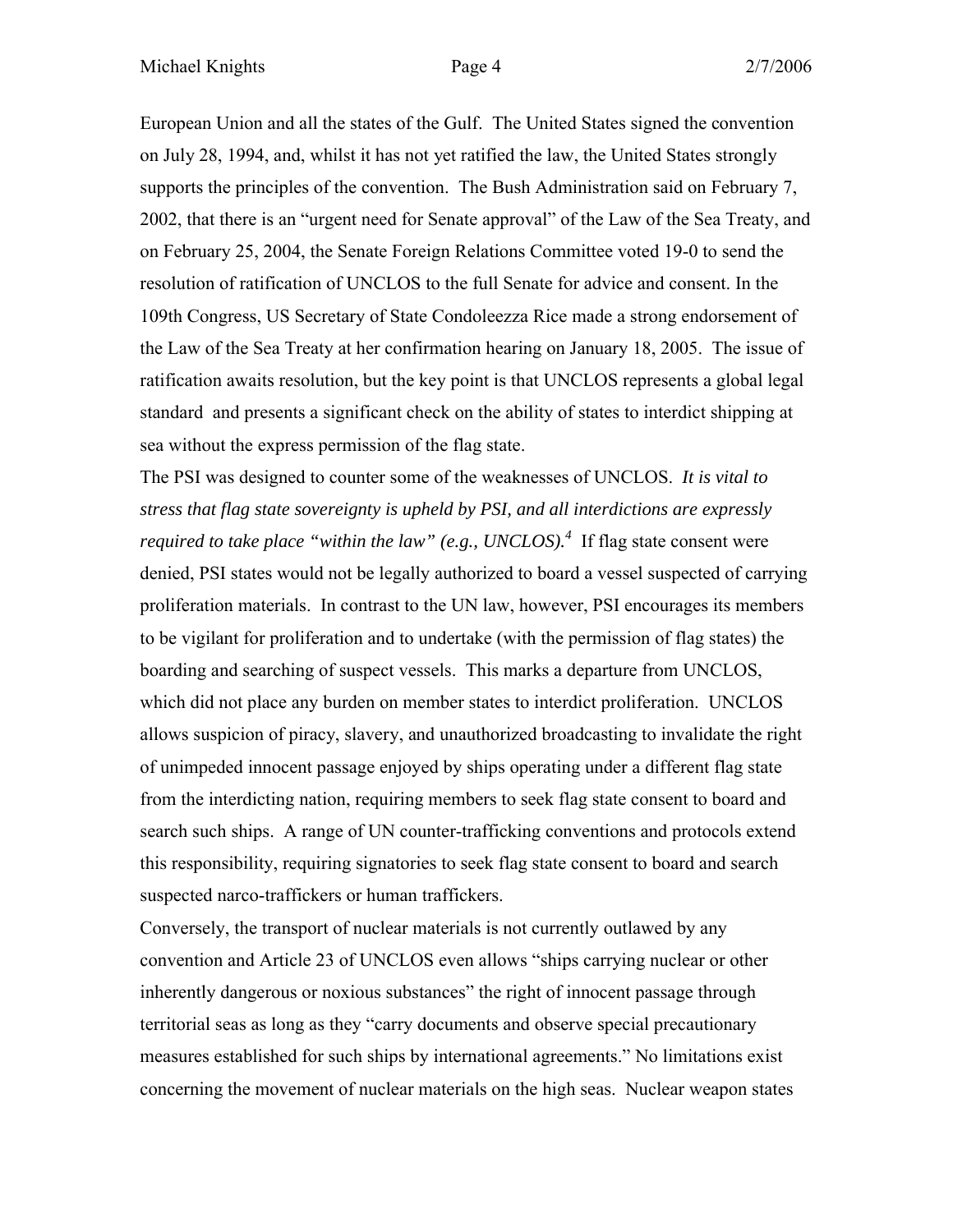such as the US, UK and France have continuously worked to ensure that their ability to transit nuclear weapons is not hindered by regional nuclear weapons free zones or UN efforts to create a Nuclear Weapon Free Southern Hemisphere. The US, UK and France, along with Japan, have also asserted their rights to transit nuclear materials - in particular reprocessed plutonium – through the high seas and through the EEZ's of coastal States. Likewise, the US, France, Israel, China, Russia and Italy export missile technology using sea transportation.

PSI seeks to bring the treatment of dangerous WMD-related shipments (e.g., trafficking of nuclear, radiological, biological, and chemical weapons materials, plus long-range missiles) into line with that of piracy, slavery, and drugs-trafficking. Though flag consent is still required to board flagged vessels, the PSI aims to put to the test the position of individual flag states on the transportation of WMD-related cargo. Perhaps most importantly, the PSI Statement of Interdiction Principles includes a commitment to seize suspected proliferation materials that are discovered during boarding and search operations. The principle is worth quoting in full (author's emphasis):

d. To take appropriate actions to (1) stop and/or search in their internal waters, territorial seas, or contiguous zones (when declared) vessels that are reasonably suspected of carrying such cargoes to or from states or non-state actors of proliferation concern and *to seize such cargoes that are identified*; and (2) to enforce conditions on vessels entering or leaving their ports, internal waters or territorial seas that are reasonably suspected of carrying such cargoes, such as requiring that such vessels be subject to boarding, search, and seizure of such cargoes prior to entry.<sup>5</sup>

### *PSI requirements in the case of Iran*

The strategic geography of Iran's 1,062-mile coastline suggests that the key proliferation risk comes from shipments transiting the Indian Ocean or Gulf of Oman before entering Iranian territorial waters directly or through Pakistani territorial waters (which are contiguous with those of Iran).  $\frac{6}{5}$  Iran has two main ports in this area – Chah Bahar and Bandar Abbas – making shipment through the Straits of Hormuz and the Arabian Gulf unnecessary for some types of shipment. Other important shipments – say the delivery or export of reactor components and nuclear fuels to or from the Bushehr reactor site (which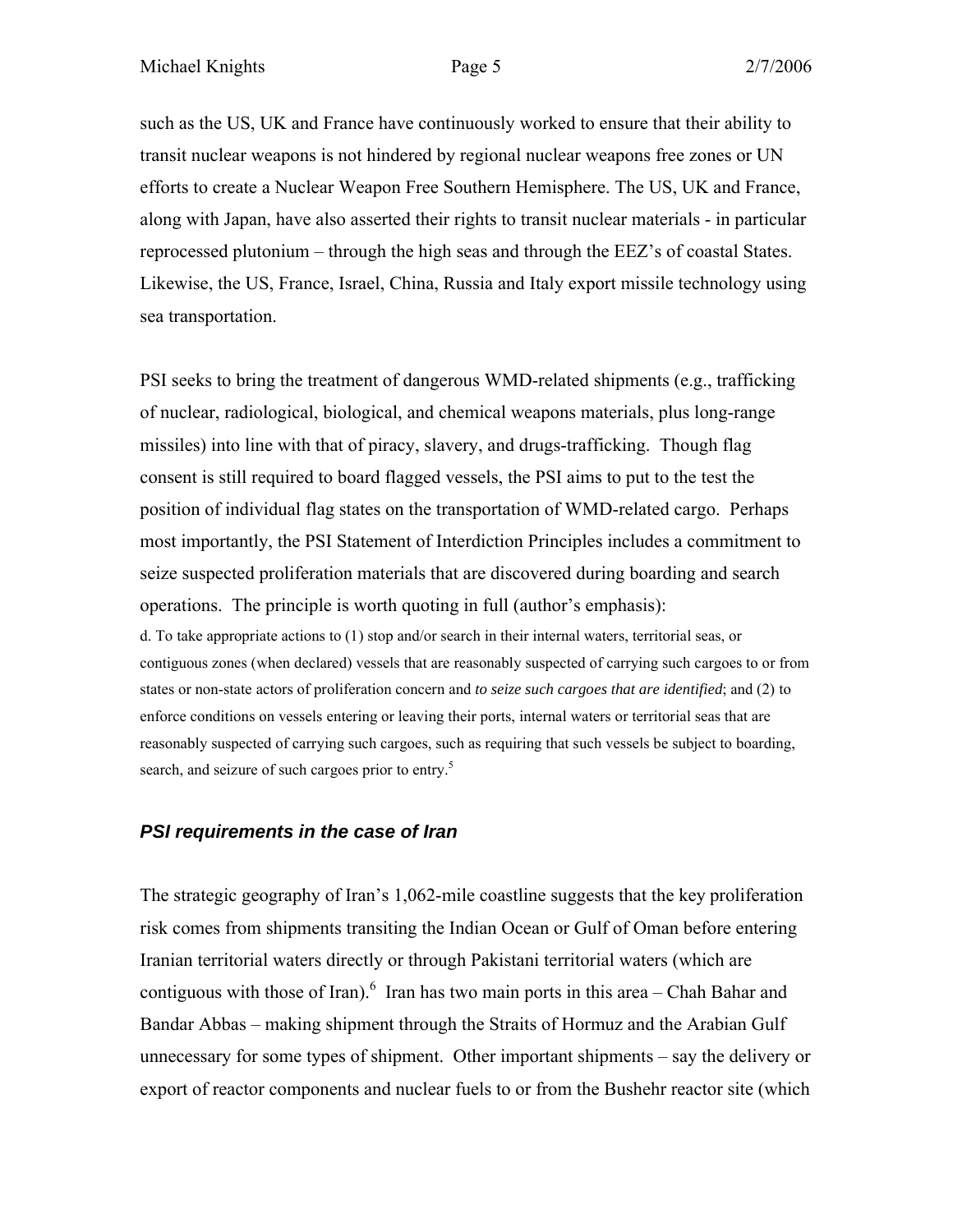is within the Gulf) – might need to transit Hormuz and travel almost the length of Iran's Gulf coastline. It would be quite possible for such shipments to travel much of the distance within Iran's 12-mile territorial waters, though this course might attract unwelcome attention to covert shipments. As a result, the international shipping lanes within the Gulf cannot be overlooked as a proliferation risk. It is also conceivable that some proliferation-related equipment could be delivered from one of the Gulf Cooperation Council (GCC) states, perhaps smaller components via a known transshipment hub like Dubai.<sup>7</sup> If Iran were to act as a horizontal proliferator, this relationship might work in reverse. Thus, while Iran's key chokepoints are outside the Gulf or in the Straits of Hormuz, any PSI activity in the Gulf would benefit from coverage of all of the regional waterways abutting Iran's coastline.

Detecting and preventing individual suspect shipments from reaching or leaving Iranian ports presents an acute challenge. The Gulf waterways are already highly congested, and in the next two decades the numbers of maritime passages per day is estimated to rise from 1,400 to 4,200, including an increase in the daily transit of oil from 15 million barrels per day to an estimated 30-45 million.<sup>8</sup> In addition to the hundreds of non-Iranian tankers and cargo vessels entering and leaving the Islamic Republic every day, Iran maintains the seventeenth largest merchant marine in the world (127 ships) and is planning a major expansion of this force to service its growing offshore development of the North Pars gas field. $9$ 

Iran is also developing some "blue-water" naval power projection capabilities that could see the Islamic Republic of Iran Navy (IRIN) develop a strong patrolling presence in the Indian Ocean and beyond, raising the possibility of port visits and joint exercises abroad that could serve as a cover for proliferation activity. Iranian naval doctrine has called for the development of port facilities and "special logistics craft to support long-range naval units."<sup>10</sup> IRIN doctrine also calls for improved escort capabilities (including naval air defenses and anti-submarine warfare) and Iran has started to procure modern surface combatants to carry out these roles.  $\frac{11}{1}$  In March 2003, Iran launched the Sina-1 frigate, followed by the Mowj - a 289-foot, 1,000 ton displacement destroyer – in September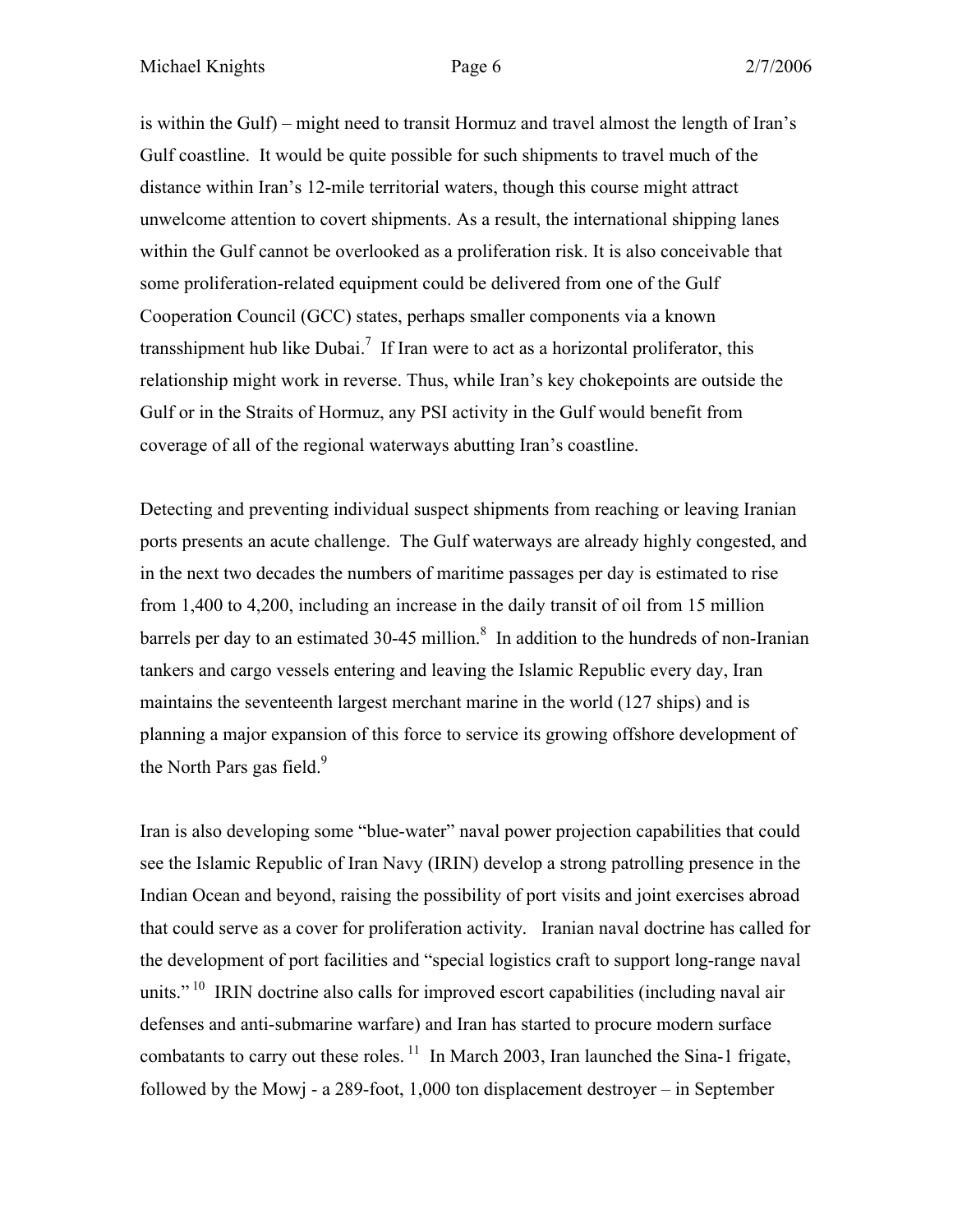2003. Two more destroyers of this class are planned, each armed with sonar and other anti-submarine equipment, plus four air defense missile launchers and close-in antimissile weapons.12 The port of Chah Bahar is developing to support Iran's blue water capabilities, and Iran's Kilos are likely to have completed transferring their operations there from Bandar Abbas within the current decade, reducing US ability to track and trap such craft in the Straits of Hormuz.<sup>13</sup> Iran is extending the 45 day endurance of its submarines by increasing the length of cruises (currently around ten days per month), improving their reliability in the warm regional waters, and utilizing technical assistance from both Russia and India.<sup>14</sup> Iran is also developing the capability to carry out covert replenishment at sea, using indigenously produced logistics and replenishment vessels.<sup>15</sup>

As well as government and commercial traffic, an interdiction effort would need to consider the thriving "grey economy" in the Gulf, comprising the movement of many hundreds of small speedboats and dhows engaged in trafficking of various kinds. Even without taking into account the strong pedigree of Iran's intelligence and security services in covert acquisition, this brief illustration of the challenges facing an interdiction regime suggests the need for an effort of unprecedented complexity. Putting the effort in context, Maritime Intercept Operations against Iraq only captured a proportion of smugglers who were trafficking a relatively large and heavy commodity – crude oil. This was despite Iraq's tiny coastline, which funneled smugglers through a single enforcement point that was serviced by the permanent presence of two dozen warships and various intelligence assets, and enjoyed the partial cooperation of bordering regional states (including Iran). Considering the massive increase in the number of enforcement points, a far higher level of combat forces, intelligence support, and local assistance would theoretically need to be assembled and maintained in Iran's case.

In addition to being capable, the states contributing to an interdiction campaign in the Gulf must also be willing. In the case of flag states outside the Gulf, this means granting PSI participants rapid action consent waivers that authorize boarding and searches when reasonable suspicion is raised against a vessel (such agreements are in place with flag states representing 33.7 percent of registered shipping). Local states would ideally be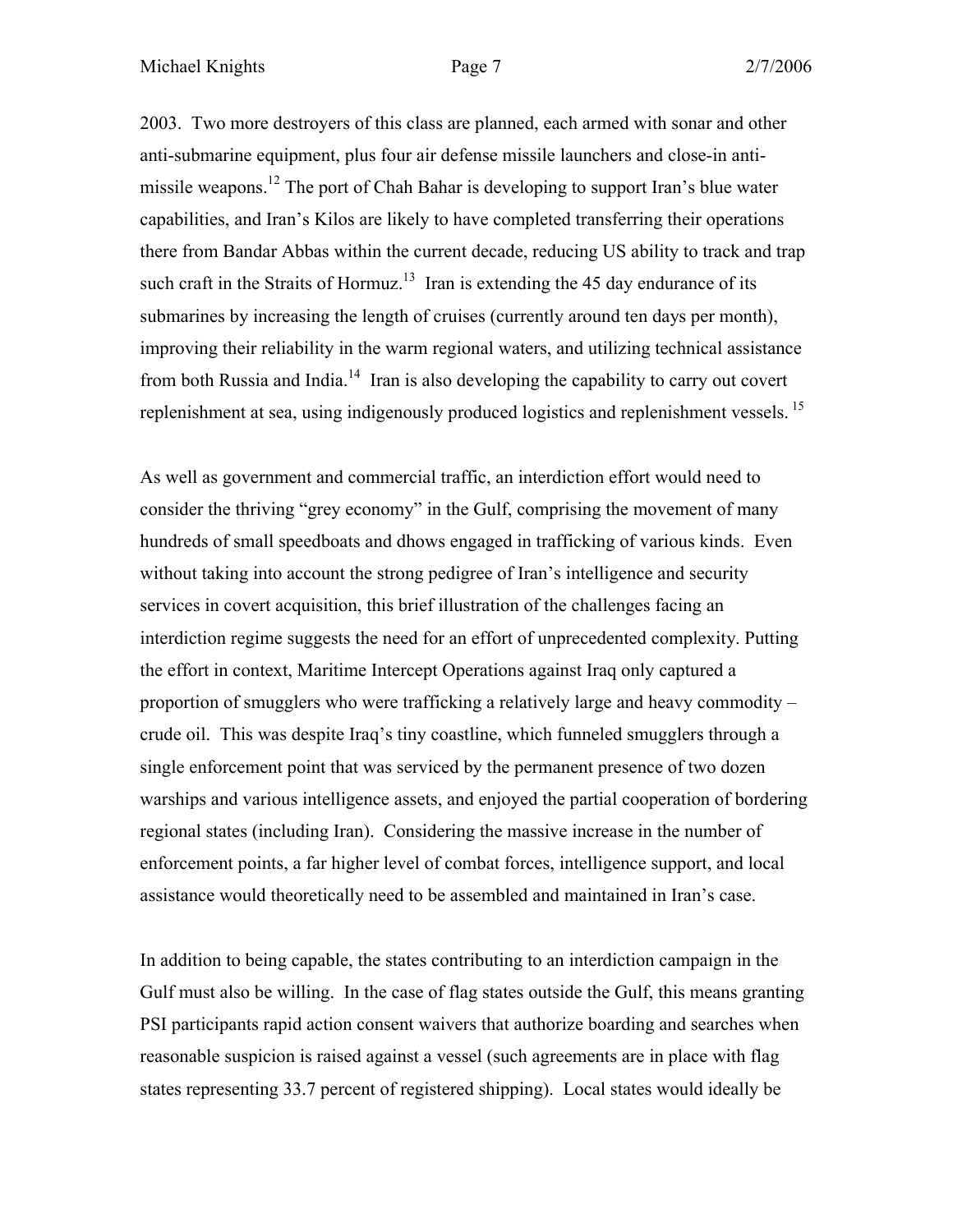willing to sign up to the PSI Statement of Interdiction Principles and develop information-sharing, training, and legal authorities to support the implementation of those principles. They should also be prepared to seek flag consent (or the consent of ship's captains) for boarding and searches to be undertaken and to give flag consent for boarding that may need to be undertaken on their own vessels by other PSI nations. Local partners need to be ready to energetically utilize UNCLOS facilities such as hot pursuit, which may take them beyond their territorial waters. Non-local states need to be prepared to sustain patrolling flotilla in the international waters of the Arabian Gulf, the Straits of Hormuz, or the North Arabian Sea and Gulf of Oman. Most importantly, all participating states would ideally be ready to act beyond UNCLOS statutes by committing to the seizure of suspect cargoes.

# *Capabilities to support for PSI in the Gulf*

Three sets of actors can contribute to the development of an interdiction capability in the Gulf region; the United States, other extra-regional nations, and the local GCC states and Iraq. US and allied naval forces have undertaken interdiction operations in the Gulf region for an unbroken fifteen-year period, first enforcing UN-mandated Maritime Intercept Operations (MIO) on Baathist Iraq, and thereafter supporting the new Iraqi government by undertaking counter-smuggling and counter-terrorist patrols in the Northern Gulf, seeking to cut down the illegal export of stolen oil and prevent terrorist attacks on the Mina al-Bakr Oil Terminal and other infrastructure. Other multi-national naval flotilla have patrolled the rest of the Arabian Gulf, the Straits of Hormuz, and the North Arabian Sea/Gulf of Oman since 2001, focusing on counter-trafficking and counter-terrorism missions. In January 2004, PSI held a counter-proliferation exercise called Sea Saber, which tracked a dummy proliferation shipment from the Northern Gulf through the Straits of Hormuz to the North Arabian Sea.

It is clear that the United States will remain the key contributor to PSI in the region, keeping substantial (though reduced) forces on-station in the Gulf region throughout the coming decade. One or more Aerospace Expeditionary Wings will rotate through the Gulf States during each year, "gapping" the provision of air power during periods when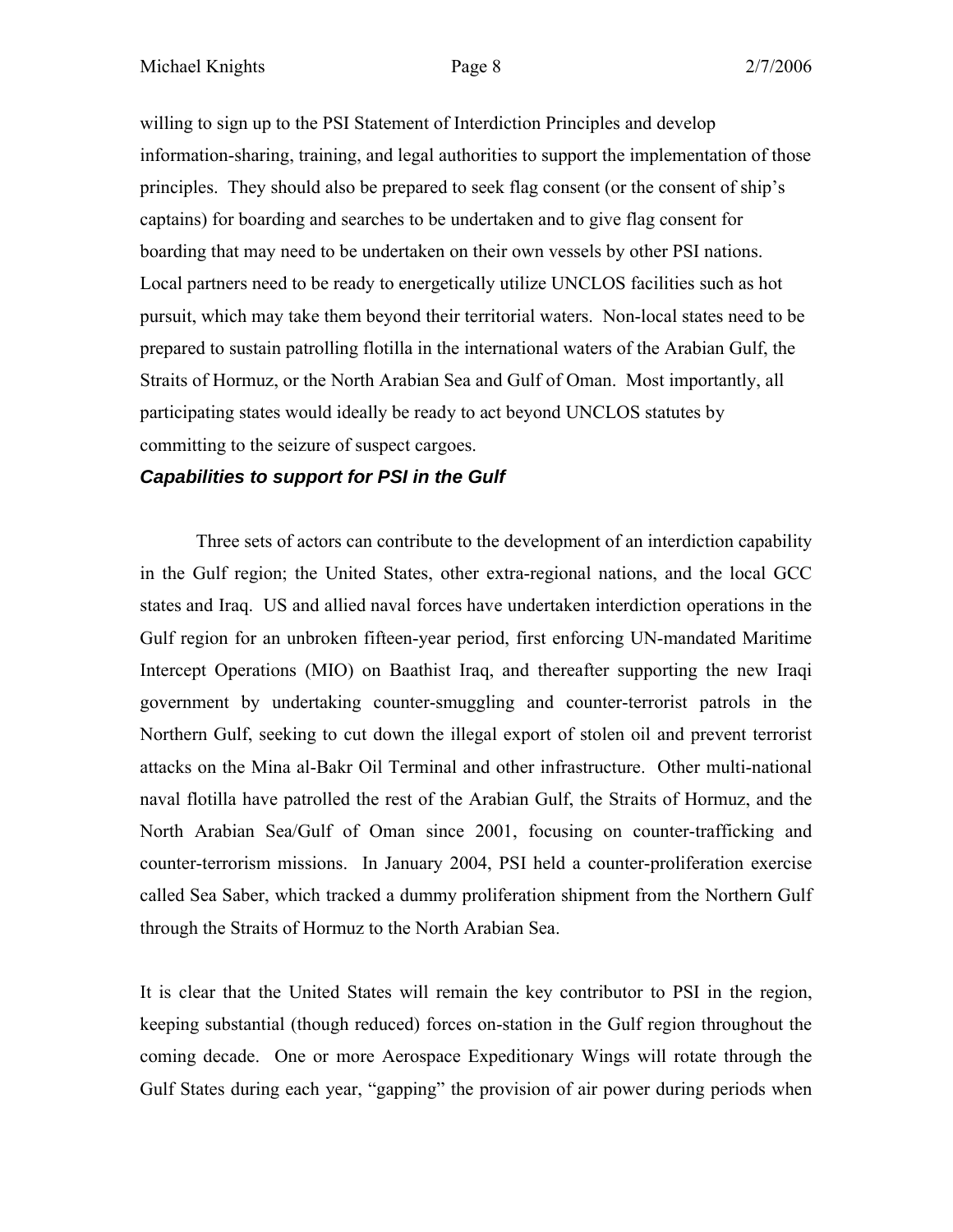either a US aircraft carrier battle group (CVBG) or an Amphibious Ready Group (ARG) or other naval surface action group cannot be deployed to the region.<sup>16</sup> Compared to the past decade, when the US kept a carrier permanently stationed in the Gulf (known as 1.0 carrier coverage), future carrier coverage may be reduced to 0.75 or even 0.5 according to National Defense University studies.<sup>17</sup> The US Navy will probably deploy eleven or twelve carriers at the end of this decade, with six or seven earmarked for operations in other parts of the world. Keeping a carrier in the Gulf at all times has historically required the US to dedicate eight carriers to the task each year, and the future shortfall of a carrier is likely to be made up with both visiting US Air Force wings and combinations of other naval forces.18 For typical maritime patrolling, the US Navy will keep a group of Littoral Combat Ships (LCS) in the Gulf, backed up by periodic cruises by CVBG or Expeditionary Strike Groups  $(ESG).<sup>19</sup>$ 

The LCS, a shallow-berth vessel that is designed to operate in the challenging littoral combat environment and tasked with the mission of patrolling and intelligence-gathering in peacetime, and clearing the littoral of anti-access threats (mines, enemy "swarm boats," and other threats) during conflicts. The first LCS will enter service in 2007, with eight or nine vessels being launched by 2009. A key feature of the LCS will be its ability to carry out the mine-counter-measures (MCM) role using unmanned underwater vehicles (UUV) and to cooperate with advanced MH-60 helicopters optimized for the littoral environment.<sup>20</sup> The military value of such platforms will be synergistically multiplied by a suite of interoperability and digitization packages being incorporated into US forces under the rubric of Network-Centric Warfare (NCW) initiatives. Put simply, NCW fuses together data produced by sensors and human reporting in an effort to increase the situational awareness of friendly forces. NCW could have very profound effects in certain types of military operations, many of which are pertinent to Gulf scenarios. Littoral environments such as the Gulf are difficult to operate in because the movement of civilian and military vehicles, vessels, and aircraft creates clutter, and also because topographical and maritime features confuse electronic sensors or interrupt their line-ofsight. The best way to counteract littoral effects is to network many different types of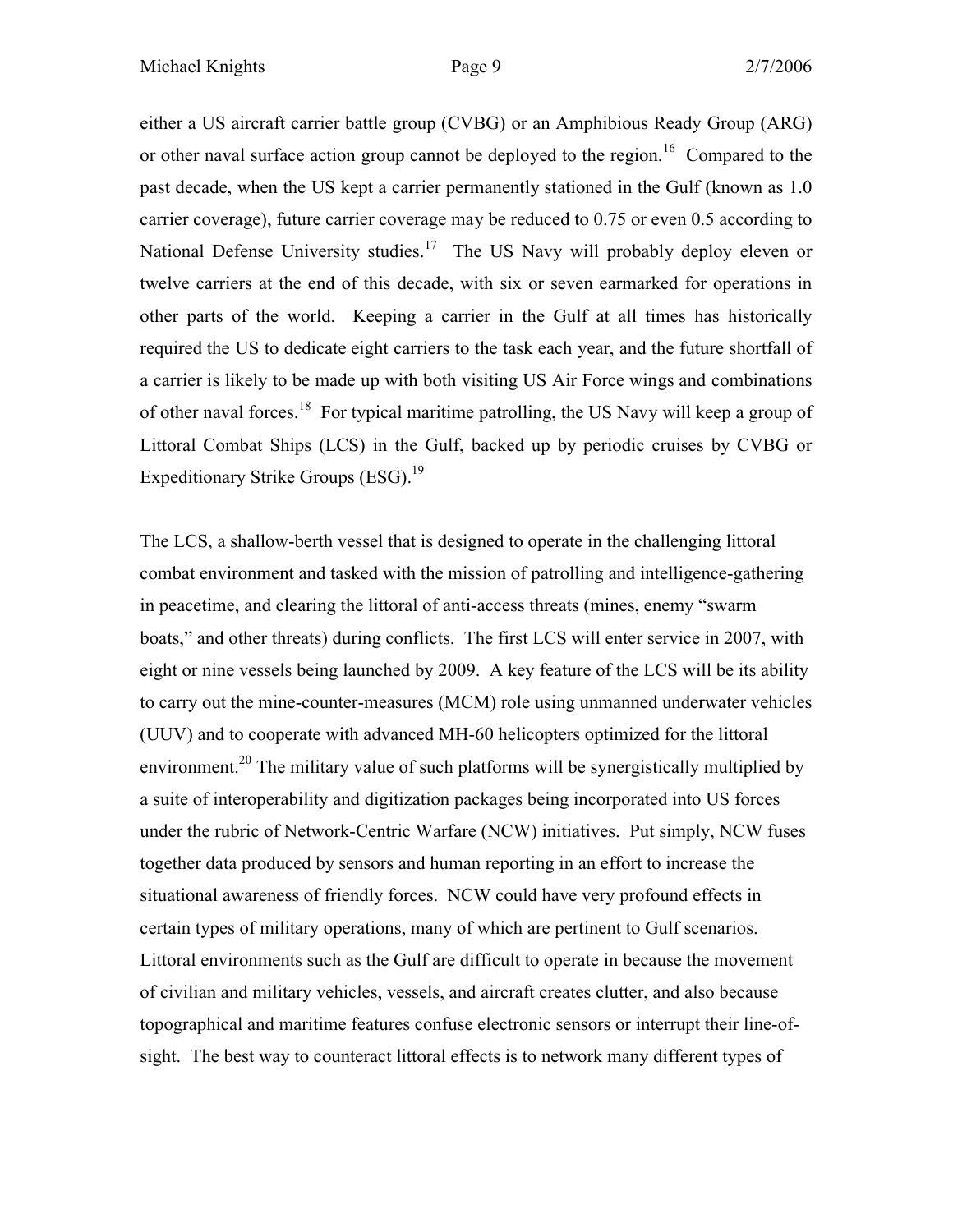sensors, looking from different angles at the same time, and thereby eliminate false signals and see around obstacles.

The Navy's Global Concept of Operations should ensure that naval reinforcements – further CVBG and other types of naval units - can reach the Gulf in faster time than has been historically possible. Nevertheless, sustained patrolling and interdiction activities in the Gulf could require the annual assignment of up to eight of the 33 surface warfare groups that the US Navy plans to deploy by the end of the present decade (comprising of 12 US carrier strike groups, 12 expeditionary strike groups, or 9 strike/theater ballistic missile defense surface groups). Whilst these forces are very capable of carrying out the mission of long-term persistent maritime patrolling in the Gulf, the US Navy would lose some flexibility by undertaking a new and long-term commitment of this kind. A more workable solution remains the maintenance of a US-led multinational flotilla in the Gulf that is built around a smaller number of rotating US assets. The involvement of allied force contributors is necessary to relieve strain by carrying out persistent surveillance and by supplementing on certain overworked elements of the US military - low density, highvalue assets such as maritime patrol aircraft and other airborne intelligence, surveillance, and reconnaissance (ISR) aircraft, or naval special operations troops.

Patrolling assistance to the United States is currently provided primarily by a number of NATO allies. In response to the 9/11 attacks, a multinational flotilla called Task Force 151 was formed in October 2001 to patrol and escort shipping in the Arabian Gulf, the Straits of Hormuz, and the North Arabian Sea/Gulf of Oman. It comprised ships and aircraft from the United States, United Kingdom, Canada, France, Italy, Greece, and New Zealand. The flotilla is now folded within a US naval force, Expeditionary Strike Group 1 (ESG-1). The group has reported boarding an average of 27 vessels a month, querying 1,027 ships per month, and escorting nine ships through the Straits of Hormuz during the same period. A similar NATO naval group, Task Force 150, comprised the United Kingdom, France, Germany, Italy, and Spain. This force carried out counter-terrorist patrolling in the Bab el Mandab straits off the Horn of Africa and Indian Ocean, boarding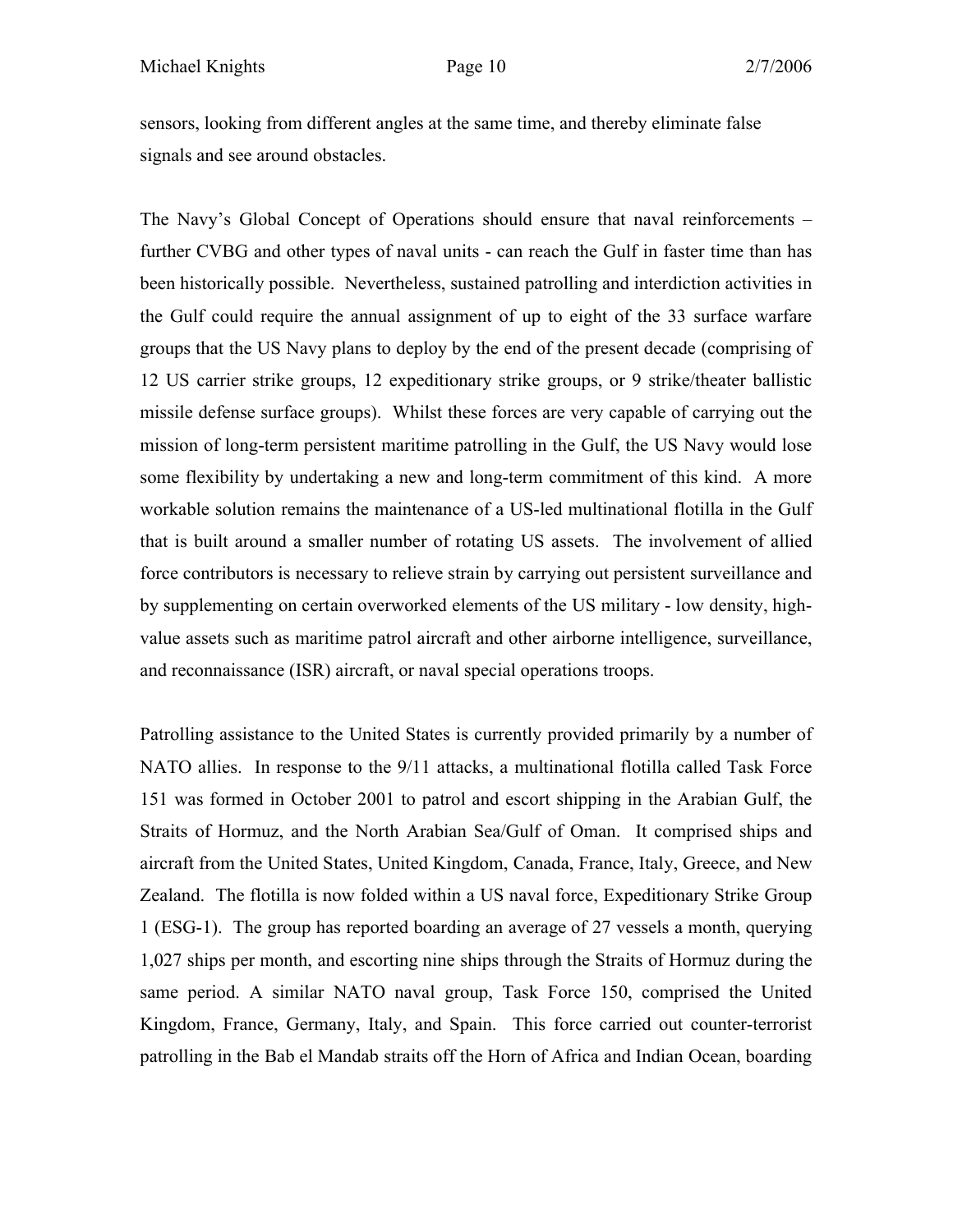18 vessels (including the *So San*) and querying a further 109 during its first two years of operations.

When the Sea Saber interdiction exercise took place in the Gulf, the cast of participants was also heavily drawn from the core NATO and European Union allies – the United States, United Kingdom, Canada, France, Spain, Italy, and the Netherlands. Australia and Japan also took part. Other European PSI members Denmark, Germany, Poland, Turkey, and Portugal attended the exercise as observers. As the below table indicates, there a number of core NATO members have already demonstrated their capability and willingness to take on long-term maritime commitments in the Gulf, There are strong prospects for further involvement in the region by NATO countries, particularly in light of the Istanbul Cooperative Initiative (ICI) launched in 2004 to encourage NATO-GCC security cooperation. Bahrain, Kuwait, and Qatar joined ICI in March 2005, and Oman, Saudi Arabia, and the UAE are preparing to join.

| Tier           | Participating nation | Maritime Intercept | TF-150 and TF-151 | Sea Saber    |
|----------------|----------------------|--------------------|-------------------|--------------|
|                |                      | Operations - Iraq  | operations        | PSI exercise |
|                | <b>US</b>            |                    |                   |              |
|                | UK                   |                    |                   |              |
| $\overline{2}$ | Canada               |                    |                   |              |
|                | France               |                    |                   |              |
|                | Germany              |                    |                   |              |
|                | Italy                |                    |                   |              |
|                | Spain                |                    |                   |              |
| 3              | Netherlands          |                    |                   |              |
|                | Portugal             |                    |                   |              |
|                | Poland               |                    |                   |              |
|                | Turkey               |                    |                   |              |
|                | Denmark              |                    |                   |              |

Table 1. Multinational states with a record of interdiction in the Gulf.

Alongside multinational partners from NATO and other nations, there is an obvious case to be made for the close integration of the regional navies of coastal states into the Gulf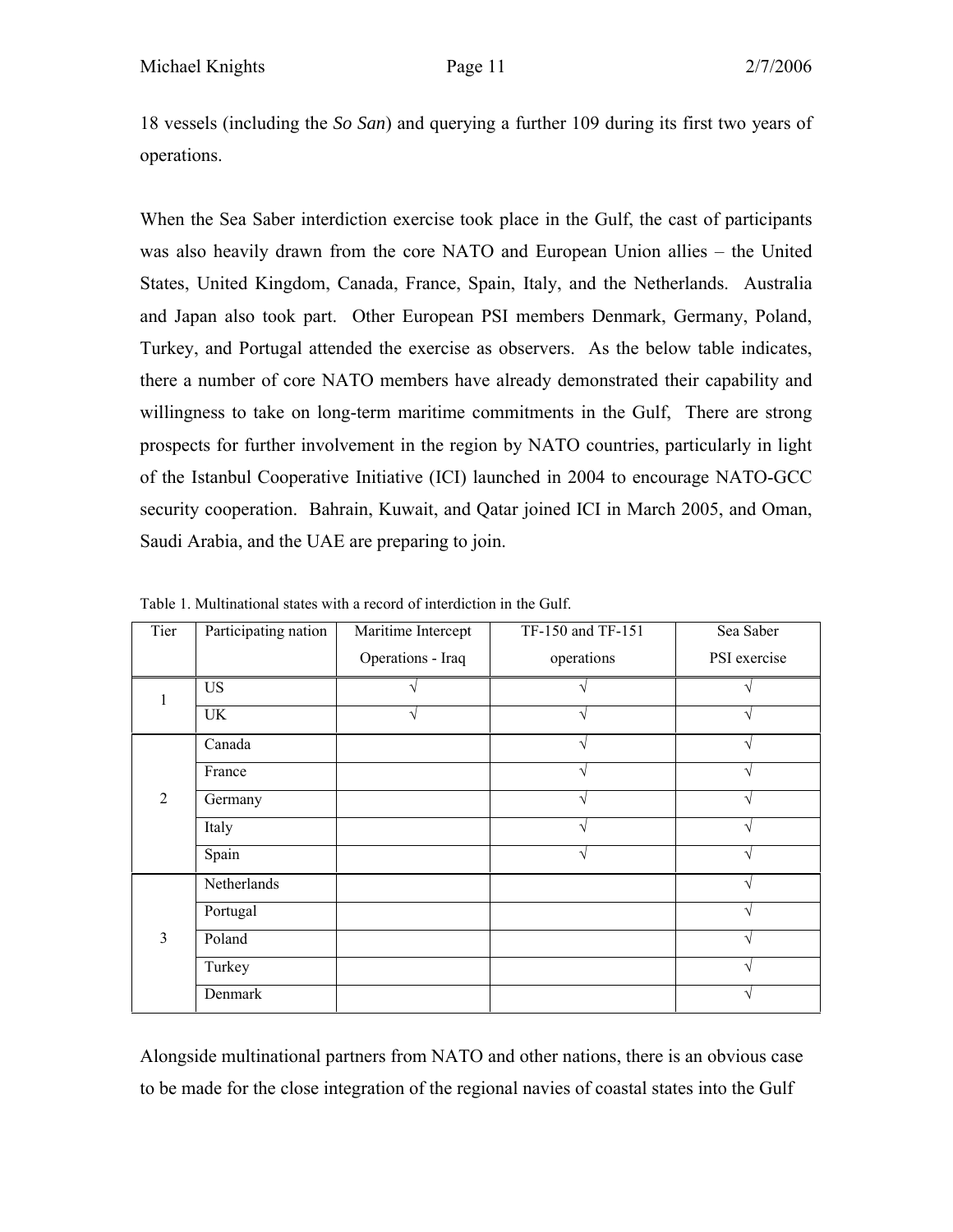interdiction flotilla, not least because of the ancillary benefits to national security and law enforcement in the states of the Gulf littoral. Due in part to their dependency on maritime export routes and offshore hydrocarbon recovery, the GCC states have not neglected their naval modernization efforts over the last decade. The modernization of GCC navies has created a set of military capabilities that could support an interdiction effort. Likewise, the relatively large but underdeveloped Coast Guard and naval forces in the Gulf provide a basic set of capabilities that could be built upon to provide the kind of harbor, littoral, and sea-lane security needed in the face of increasing terrorist interest in targeting shipping and oil terminals, or exploiting unregulated maritime traffic and organized criminal networks to move personnel, weapons, drugs, funding, and potentially even materials related to WMD. To cope with persistent naval and littoral missions, the Gulf States have each developed fleets of either maritime patrol aircraft or navalised helicopters to surveil their territorial waters, the former providing a distinct advantage in terms of sensor payload and endurance. Most of the naval helicopters operated by the GCC militaries have been upgraded since 2001, incorporating new sensors, communications equipment, and guided weapons, and these platforms can play a useful role in sea-control operations, monitoring maritime movements and tracking suspect vessels. Most of the Gulf navies have also invested in upgraded or new fast patrol boats, which, in combination with helicopters, will serve as a cornerstone of littoral and harbor security efforts against trafficking of all kinds. $^{21}$ 

The foundations of highly capable small blue water navies are also being developed throughout the GCC, increasing the ability of local states to carry out constabulary and benign missions (search and rescue, terrorist and drug interdiction, disaster relief, environmental protection, and migration control) or enforce economic exclusion zones or interdiction campaigns in the Gulf. Under circumstances where US interests coincided with those of one or more GCC states, the force could cooperate closely with US naval forces in the region, playing a key role in the US Navy's new Sea Shield concept of operations. This concept envisions a forward-deployed US force that would maintain an "expeditionary sensor grid," and play an active part in a standing maritime control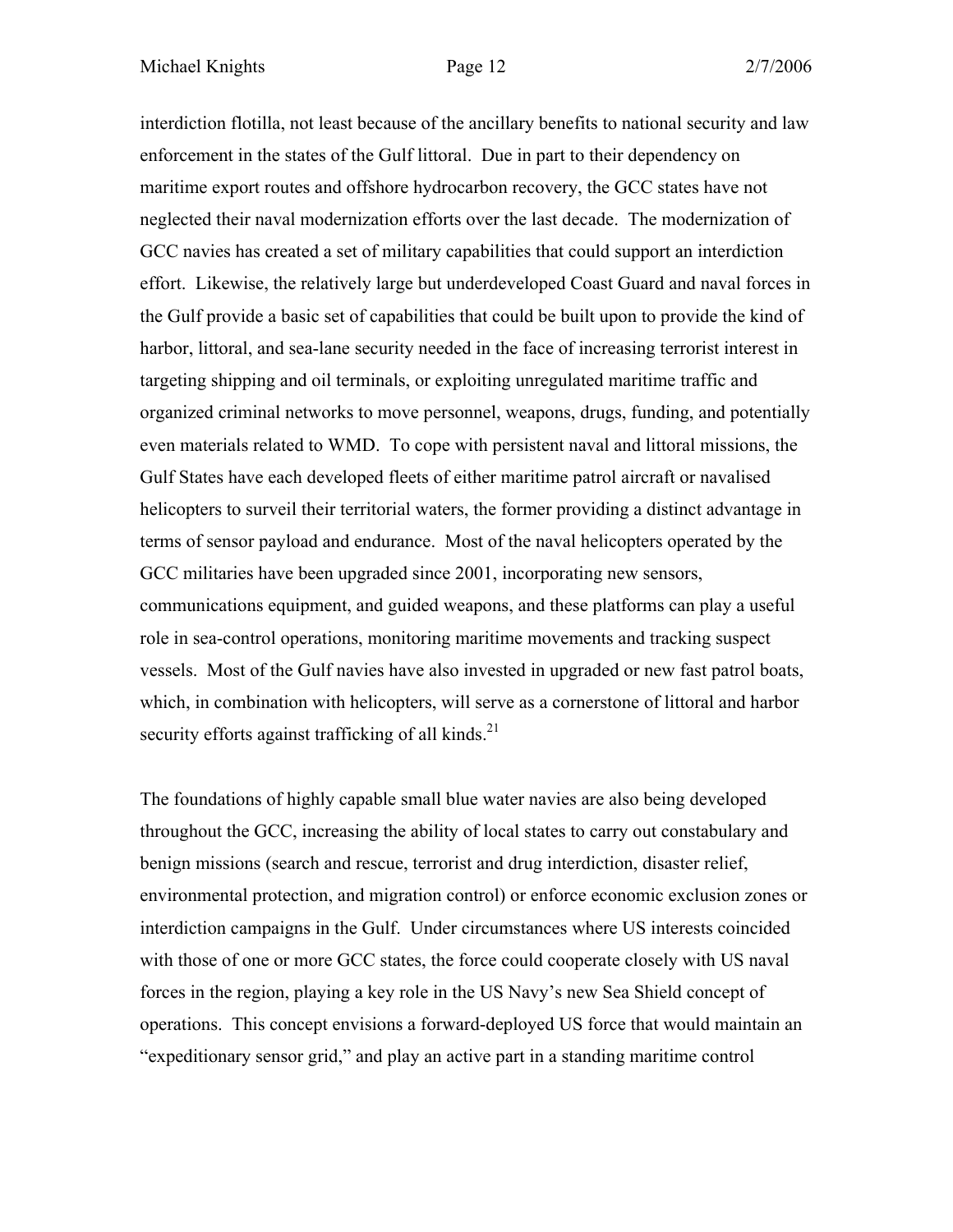system.<sup>22</sup> It could considerably reduce strain on the US Navy if GCC naval forces were capable of undertaking some of these roles in certain types of contingency.

### *Willingness to support PSI in the Gulf region*

Though United States and multinational forces from outside the Gulf region have demonstrated the capability and willpower to enforce maritime interdiction in the Gulf, it is clear that local coastal states must also contribute to PSI if the initiative is to meaningfully reduce trafficking options. For instance, there is a need to narrow the number of potential sanctuaries (e.g., the territorial seas of non-PSI states) that traffickers could use as transit routes into Iranian waters or as a jurisdictional means of throwing off hot pursuit. Thus far, however, regional states have not proven as committed to PSI as one would have hoped. Since the 1980s, local involvement in maritime escorts versus Iran or sanctions versus Iraq has been largely limited to logistical basing. During the Sea Saber exercise, the GCC states and Iraq did not even participate as observers. Gulf States are keenly aware of the potential threat posed by Iranian nuclear ambitions to their national interest and the stability of the region. The tenor of discussions at the USsponsored Cooperative Defense Initiative – a US-GCC forum that focuses on WMD issues - is indicative, however, of their focus on deterrence and defense against Iranian WMD, rather than prevention of Iran's acquisition of such capabilities. The lack of willingness to join an interdiction effort focused on Iran is partly rooted in concerns about the legal basis for such action and its impact on the sovereignty of Gulf States, raising uncertainties surrounding Iran's response to such a move.

Each of the GCC states (with the exception of the UAE) and Iraq has long been a signatory to UNCLOS, which is considered to be a valuable source of protection for Gulf traffic moving through the Straits of Hormuz and transiting the area. The nearly universal acceptance of the strong definition of maritime sovereignty encapsulated in UNCLOS is welcomed by the Gulf States, which have historically been careful to maintain and even expand their sovereign powers. This has even led to freedom of navigation disputes with the United States as countries like Saudi Arabia and the UAE have claimed excessive security zones and territorial sea baselines, or required US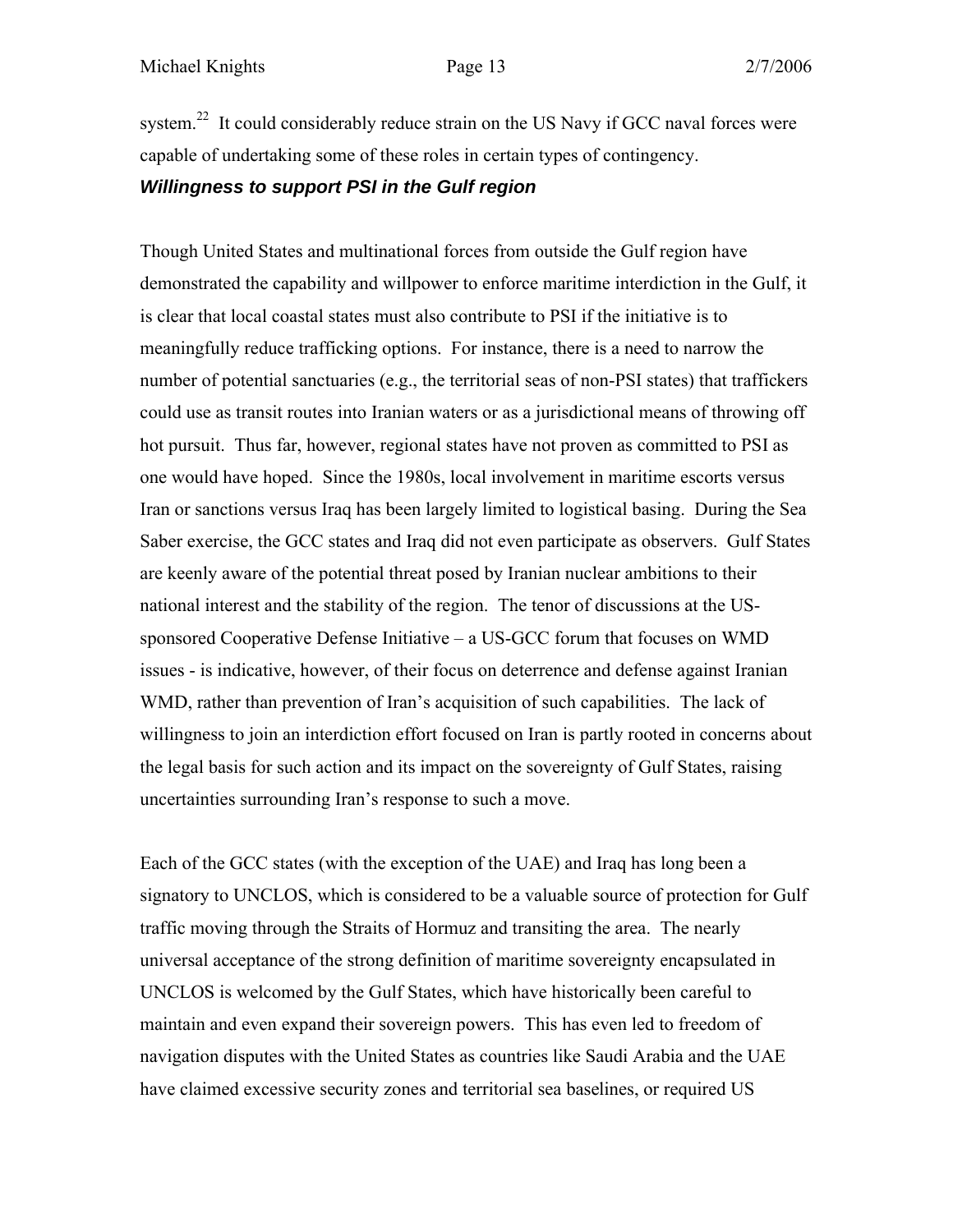permission to enter territorial waters. Even so, the UN law is seen in these states as guaranteeing more sovereignty than it takes away. As a result, the local states have reacted cautiously to PSI, which appears to threaten some of the oldest tenets of the rulesbased approach to maritime sovereignty. Local states would no doubt prefer to operate fully within UNCLOS and instead draw the legal authorization to interdict from international conventions, preferably a UN Security Council Resolution (UNSCR) but perhaps another form of UN convention (or amendment to UNCLOS) that placed proliferation alongside piracy and slave-trafficking as actions that surrendered a ship's immunity at sea. Any measure to increase the common international usage of interdiction operations would increase the likelihood of participation in PSI activities in the Gulf, not just from local states but also from undecided European, NATO, and other states.

If local and extra-regional states could be persuaded of the legal basis of interdiction, the next challenge would then be to reassure them that Iranian retaliation would not threaten the security of their own shipping or their broader interests. The length of GCC coastlines facing Iran places each and every GCC states and Iraq in direct contact with Iran, with most of the vital economic and political centers of the Gulf States arrayed along the exposed coastline. Along with the UAE and Oman, Iran shares custodianship of the Straits of Hormuz, the vital oil artery which the regional and global economies rely upon. Even before the creation of the Islamic Republic of Iran in 1979, the predominantly Persian Imperial Iran of the Shah presented an overt threat to the Arab Gulf States.<sup>23</sup> During the Shah's rule, a period of massive military expansion, Iran dominated areas of the Shatt al-Arab waterway, annexing the UAE-controlled Abu Musa and the Tunb Islands and killing three Sharjah policemen in 1971.

Following the Iranian revolution, a number of GCC states were attacked or coerced by the new Islamic state during the major war that raged between Iran and Iraq for eight years. During this conflict, Iran launched aerial and maritime incursions into Kuwaiti territory, with ten anti-shipping missile launched at tankers and terminals within Kuwait's territorial seas. Saudi and Iranian aircraft clashed during the Iran-Iraq War, resulting in the destruction of a number of Iranian aircraft. Omani and Iranian naval forces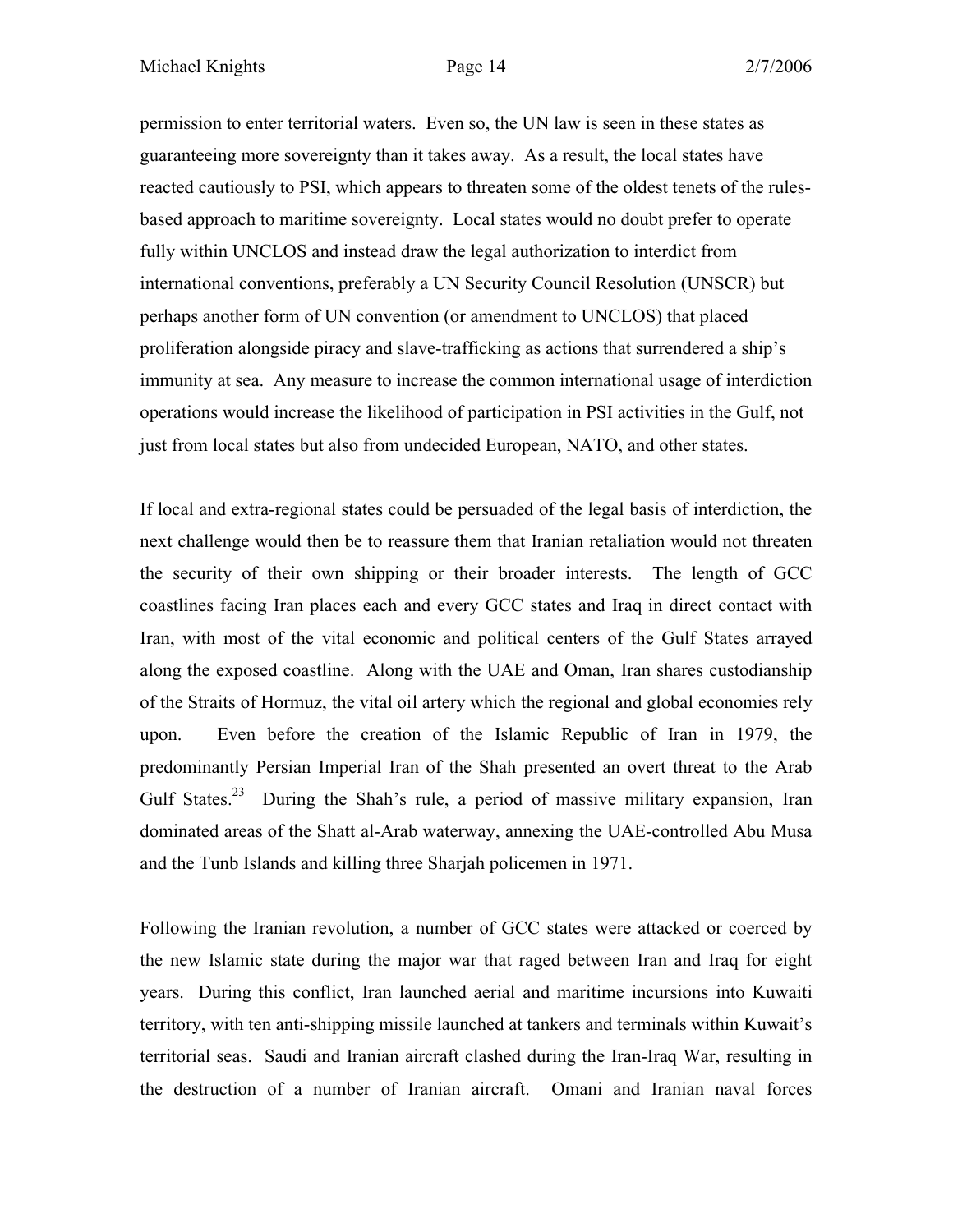previously faced off in shows of force in 1980, and armed clashes between Iran and the UAE also occurred at Al Bakush in 1986 and involving offshore structures on the Sharjah coast.24 Since the Islamic revolution, Tehran continues to insist on retention of Abu Musa and the Tunb Islands, and may continue to compete with Iraq over ownership of parts of the Shatt al-Arab waterway.<sup>25</sup> Iran continues to rhetorically throw its military weight around when it perceives a local threat to its interests. Most recently, Iran warned Qatar to slow down its exploitation of the North Field and South Pars gas reserves that the two countries share or Iran would "find other ways and means of resolving the issue."<sup>26</sup> Tehran also maintains a keen desire to exclude external security guarantors that threaten its role as the "policeman of the Gulf."<sup>27</sup> These sentiments remain as pervasive in post-revolutionary Iran as they were in the Shah's day, with key political figures from the reformist and conservative factions, plus military leaders, united by their calls for US military withdrawal from the Gulf.<sup>28</sup> Like the Shah-era government that preceded them, Iran's theocratic leadership assumes that Iran is the natural leader of the Gulf region.

Though Iranian interdiction of tanker traffic in the Straits of Hormuz is a weapon of last resort that is unlikely to be undertaken in conditions short of a blockade on Iranian exports, it could be activated in the case of more focused interdiction of Iranian shipping. In 1983, Iranian president Ali Rafsanjani stated "We will block the Straits of Hormuz when we cannot export oil ....even if they (the Iraqis) hit half of our oil, it will not be in our interest to block the Straits of Hormuz." A year later he added "We would close the Straits of Hormuz if the Persian Gulf became unusable for us. And if the Persian Gulf became unusable for us, we will make the Persian Gulf unusable for others." Then, as now, Iran considered attacks on shipping – a military mission termed sea-denial – to be a weapon of last resort. It is arguable, however, that the development of nuclear technologies and a strategic deterrent are of sufficient political and strategic value to Iran that it would engage in some level of harassment of shipping to dissuade an interdiction effort.<sup>29</sup>

The experience of anti-shipping attacks in the Iran-Iraq War suggests that no combination of attacks by aircraft, missiles, mines, submarines, and naval special warfare forces could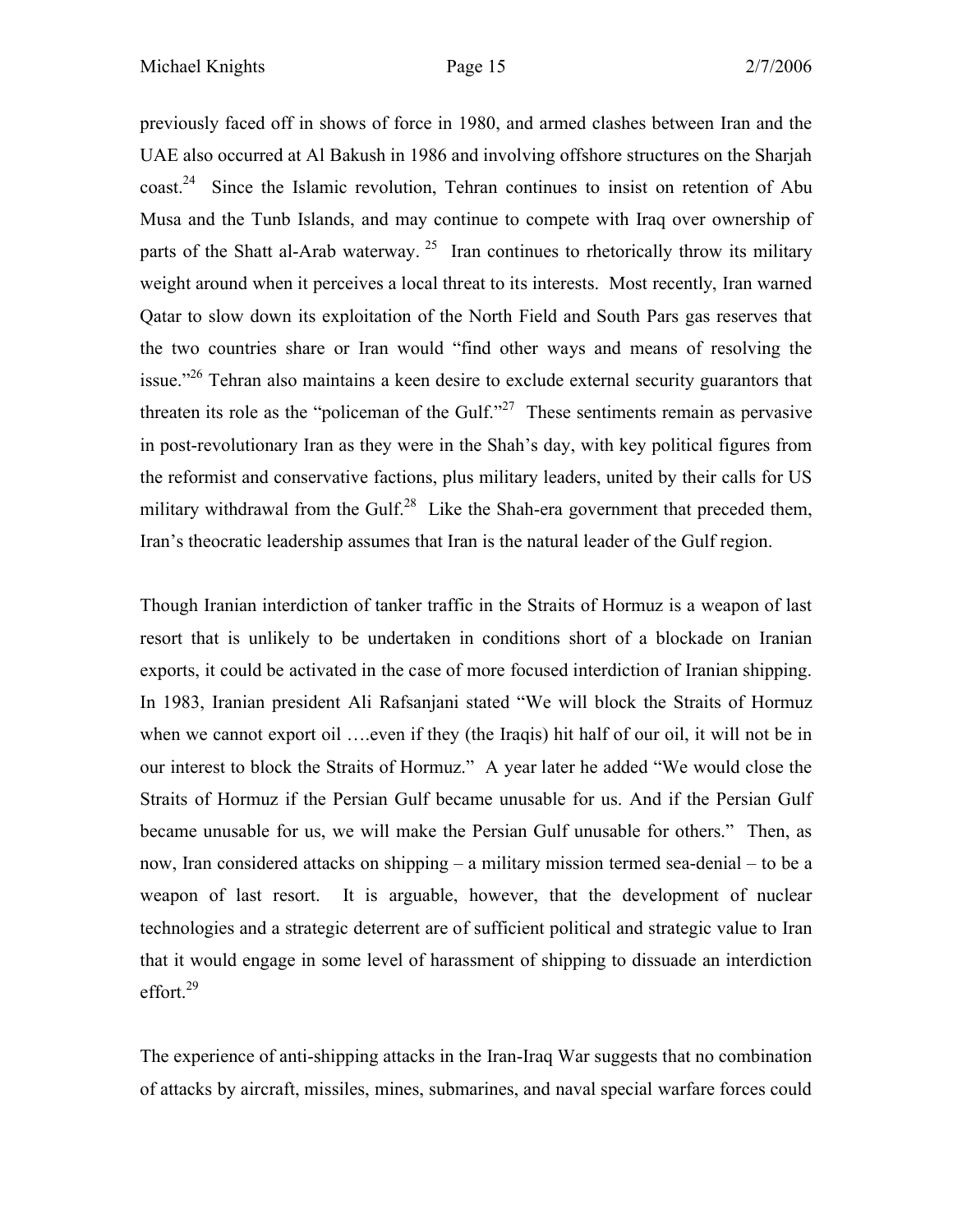close the Gulf to all shipping for a sustained period. As Michael Eisenstadt noted, only four of 300 ships struck by enemy fire were sunk, and traffic through the Straits was not appreciably reduced.30 Iran could, however, impose serious direct financial costs and loss of market share on GCC states and Iraq, with important knock-on impacts on global oil markets as uncertainty and increased insurance premiums raise the cost of crude oil deliveries. In the next two decades, the Straits of Hormuz will be an even more targetrich environment than it is today due to forecasted congestion. GCC states have invested heavily in Gulf littoral processing plants and export terminals for oil and liquefied natural gas, and pipelines such as the East-West Crude Oil Pipeline boast neither the capacity nor the cost-effectiveness to serve as long-term alternatives to the Hormuz export route. Likewise, Iraq's northern export routes are beset by terrorist sabotage, forcing Iraq to rely on its Gulf export routes. If oil markets are tight to begin with, Iranian harassment of shipping could directly impact oil prices for some months and induce a "fear factor" in oil prices for much longer. In addition to overt military actions, Iran supported internal dissent and acts of terrorism within a number of Gulf States and within Iraq since the 1980s, raising the possibility of the broader security implications of Iranian retaliation. Put together, such threats are a powerful disincentive for local states, and for European and Asian states reliant on low oil prices and Gulf supplies of oil and gas, to risk Iranian retaliation to an interdiction effort.

# *Competitive responses to Iran's counter-strategies*

If PSI represents a strategy to check Iranian proliferation efforts, the threat of retaliation and the manipulation of maritime law should be seen as Iranian counter-strategies that stand a good chance of succeeding unless a response can be crafted. Thinking competitively, two strands of response are needed. The first would aim to reassure potential local and extra-regional participants that interdiction activities need not step far beyond the legal authorities contained in UN conventions or harm the legal protections enjoyed by their own vessels. The second strand of a response would aim to negate any explicit or implicit Iranian "intimidation factor," using security cooperation to bolster the deterrent and defensive capabilities of the international flotilla and local states in the region.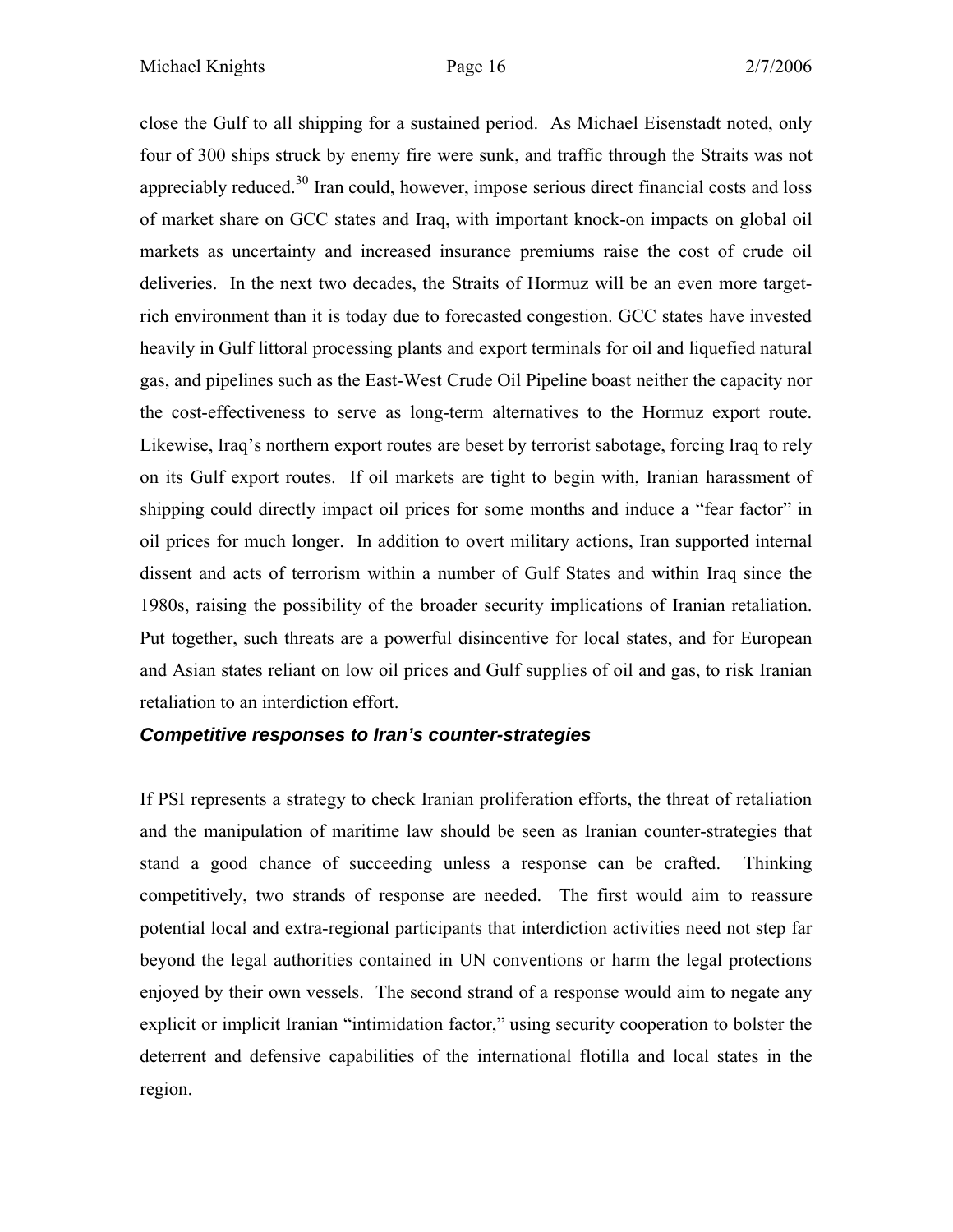### **Building a legal basis for interdiction**

The clearest form of legal authority for an interdiction effort in the Gulf would obviously be a UN Security Council Resolution. The United States has proposed, with the support of Russia, a new UN general resolution banning the proliferation of WMD and including a right to interdict ships at sea. This option is backed in a recent strategy issued by the Council of the European Union calling on the EU to support a Security Council Resolution that would arms interdictions "when appropriate."31 Such a resolution would bring proliferation in line with other crimes (e.g., piracy and slave-trafficking) that void the immunity of "innocent passage" established by UNCLOS. China, however, has announced it will veto any such resolution that includes naval interdiction.<sup>32</sup> China has the world's third-largest merchant fleet and a long record as a proliferator of nuclear weapons technology and missile systems. China's resistance highlights the difficulty of making a wide-ranging change to existing maritime conventions, but better prospects may perhaps exist for a more narrowly-focused UN Resolution dealing specifically with Iran. On this note, former US Undersecretary of State for Arms Control and International Security John Bolton noted in November 2003:

The question of what is permissible for seizure and what is not must be determined on a case-by-case basis. As a nation that has consistently upheld the importance of free trade around the world, we will not act capriciously. Where there are gaps or ambiguities in our authorities, we may consider seeking additional sources for such authority, as circumstances dictate. What we do not believe, however, is that only the Security Council can grant the authority we need, and that may be the real source of the criticism we face.<sup>33</sup>

There are other grounds for skepticism concerning the effect that a new UN resolution would have on potential PSI partners. In the case of UN-mandated Maritime Intercept Operations on Iraq, for instance, the action enjoyed crystal-clear UN authorization but was enforced largely by a US-UK force and, in particular, received little active assistance from the GCC states. Though basing rights were extended, GCC states were loath to make burden-sharing contributions to the maritime interdiction campaign, with naval operating costs receiving far fewer local offsets than the no-fly zones.<sup>34</sup> It is fair to say that despite the clear-cut UN authorization for the mission, the GCC states failed to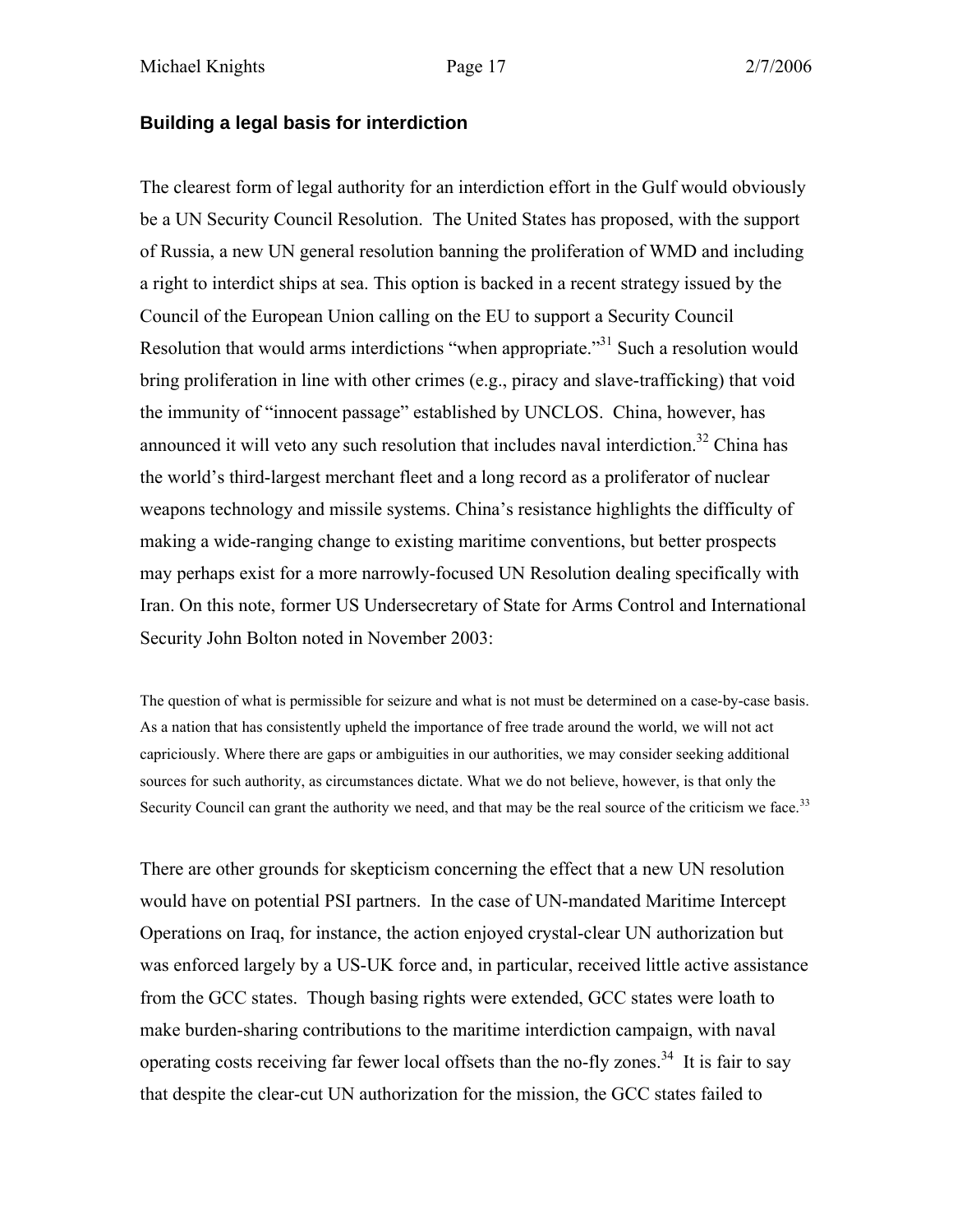identify sanctions enforcement as a mission to which they could contribute meaningfully, or as one with which they wanted to be associated.

An indirect approach to the issue of building a legal basis for interdiction could also go some way to building the "community of interests" that could secure more genuine buyin from multinational and regional allies. It may well be possible to develop explicit legal authority to interdict shipping in the Gulf suspected of carrying out proliferation activities. On the other hand, it may not. If such proliferation-specific authorization is not possible in the near term or even the long term, it may be worth looking at ways that the PSI objectives can be indirectly met. Such objectives include the development of the legal and constabulary underpinnings of maritime interdiction capabilities in the region, the exchange of intelligence and real-time monitoring of maritime traffic, and improved working relations with coastal states. The most effective way to enmesh local states and multinational actors within a more broadly focused maritime control and interdiction effort is to stress the shared threats posed by transnational criminal activities.

The GCC, Iraq, and indeed Iran (plus all those who depend on the Gulf for energy supplies and stable oil prices) are faced by a range of threats connected to the unregulated flow of maritime traffic in the territorial and international waters of the Gulf region. At the most basic level, the existing heavy traffic is due to increase as higher volumes of oil are lifted from Gulf terminals and as increasing non-oil economy imports and exports transit the Gulf. Public health and safety as well as environmental concerns demand closer monitoring and tracking of shipping in the Gulf. Ships and crews transiting the Gulf need to meet certain standards to ensure that they do not pose a risk to the economic and ecological systems in the area. Environmental pollution is one concern, addressed by the Marine Emergency Mutual Aid Centre (MEMAC) and the Regional Organisation for the Protection of the Marine Environment (ROPME), membership of which are both inclusive of the GCC states, Iraq, and Iran.

Alongside these concerns, there is global and regional interest in preventing terrorism and organized criminal activity in the Gulf. Terrorism and maritime interdiction overlap in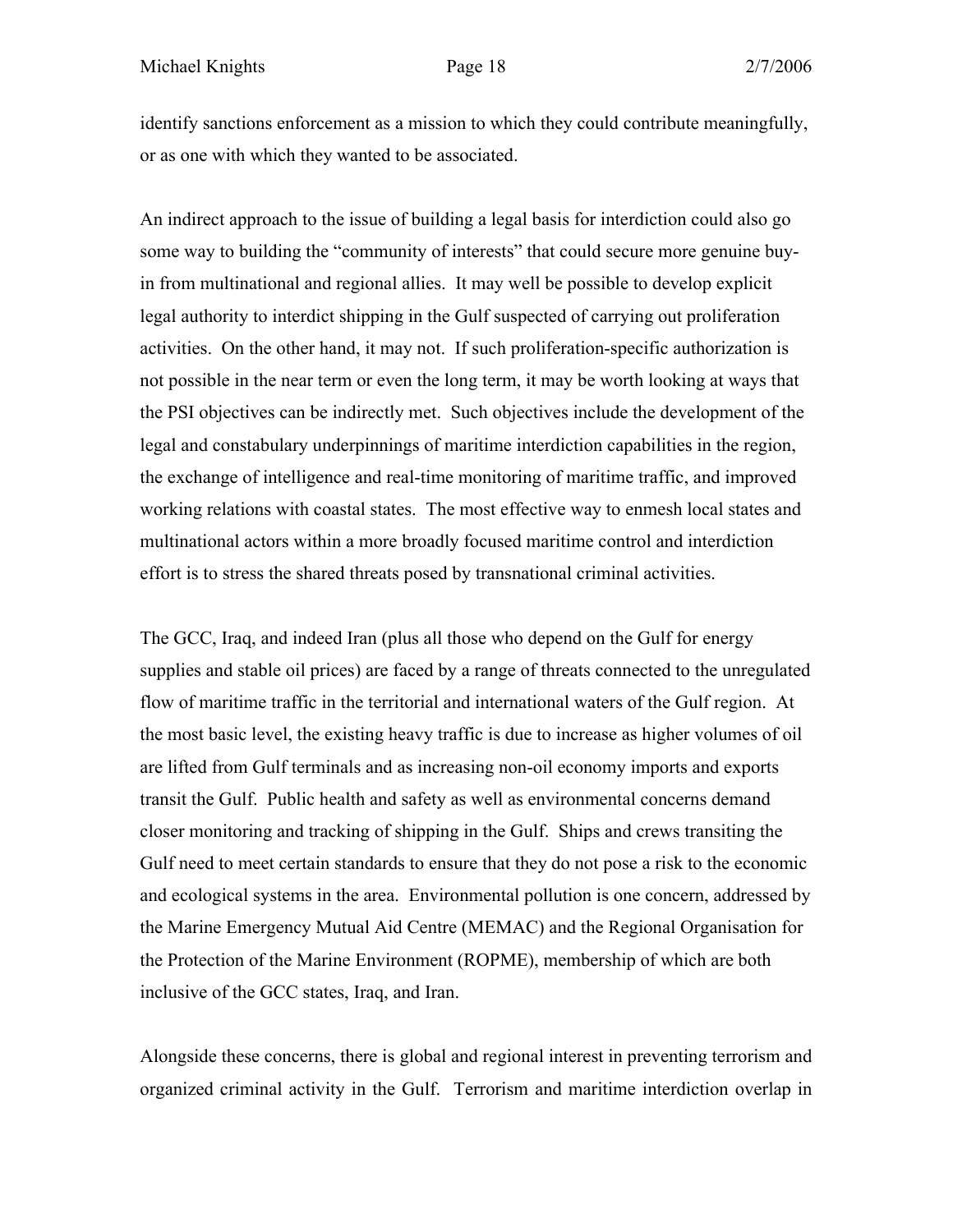two year ways; directly through the need to interdict terrorist attacks at sea; and indirectly through the need to prevent terrorists using the sea for logistical movement. On the first count, a pattern of terrorist interest in maritime targets has built consistently in recent years. In January 1999, Al Qaeda attempted but failed to launch a suicide attack the USS The Sullivans in Aden harbor, a feat in successfully achieved against the USS Cole in October 2000. In October 2002, Al Qaeda operatives attacked the French-flagged oil tanker, Limburg, off the coast of Yemen. In June 2002, three suspected Al Qaeda operatives from Saudi Arabia arrested in Morocco told their captors that Al Qaeda informed them to monitor the movement of NATO ships through the Straits of Gibraltar. In a further development, Al Qaeda operatives mounted video surveillance of shipping traffic in the Straits of Malacca and hijacked tankers and abducted crew members to learn how to pilot such vessels.<sup>35</sup> If Al Qaeda is surveying maritime choke-points, then it is logical to assume that the Straits of Hormuz are also a potential target.

There is strong evidence to suggest that Al Qaeda will undertake further terrorist attacks in the maritime arena in the Gulf. Though the terrorist organization's key maritime specialist, Abdal Rahman al-Nashiri was captured, it is clear that interest in littoral targets is broad-based. Translations of captured Al Qaeda manuals on naval targets include sophisticated advice on the economic impact of maritime attacks, on the selection of targets (such as Liquefied Natural Gas tankers or chains of oil tankers). There are indicators to suggest that the attack on Iraq's oil terminals included an attempt to detonate collocated oil tankers whose hulls were almost empty of oil, leaving them full of explosive oil vapors – a feature highlighted in the Al Qaeda manuals.<sup>36</sup> Other manuals advise on the placement of limpet mines, and the correct use of RPGs and incendiary devices, imploring readers to recall the use of Molotov cocktail-type incendiaries in naval warfare against the Crusader forces during the Siege of Acre in  $1190$ <sup>37</sup> From the amateur to the expert, Islamic terrorists are increasing focused on the maritime target set, which has been made increasingly more vulnerable by growing congestion in maritime choke-points, and by the use of skeleton crews. As terrorist attacks grow harder on land, analysts, note, maritime target will grow more attractive, particularly in the Gulf where there are a long-standing traditions of free navigation.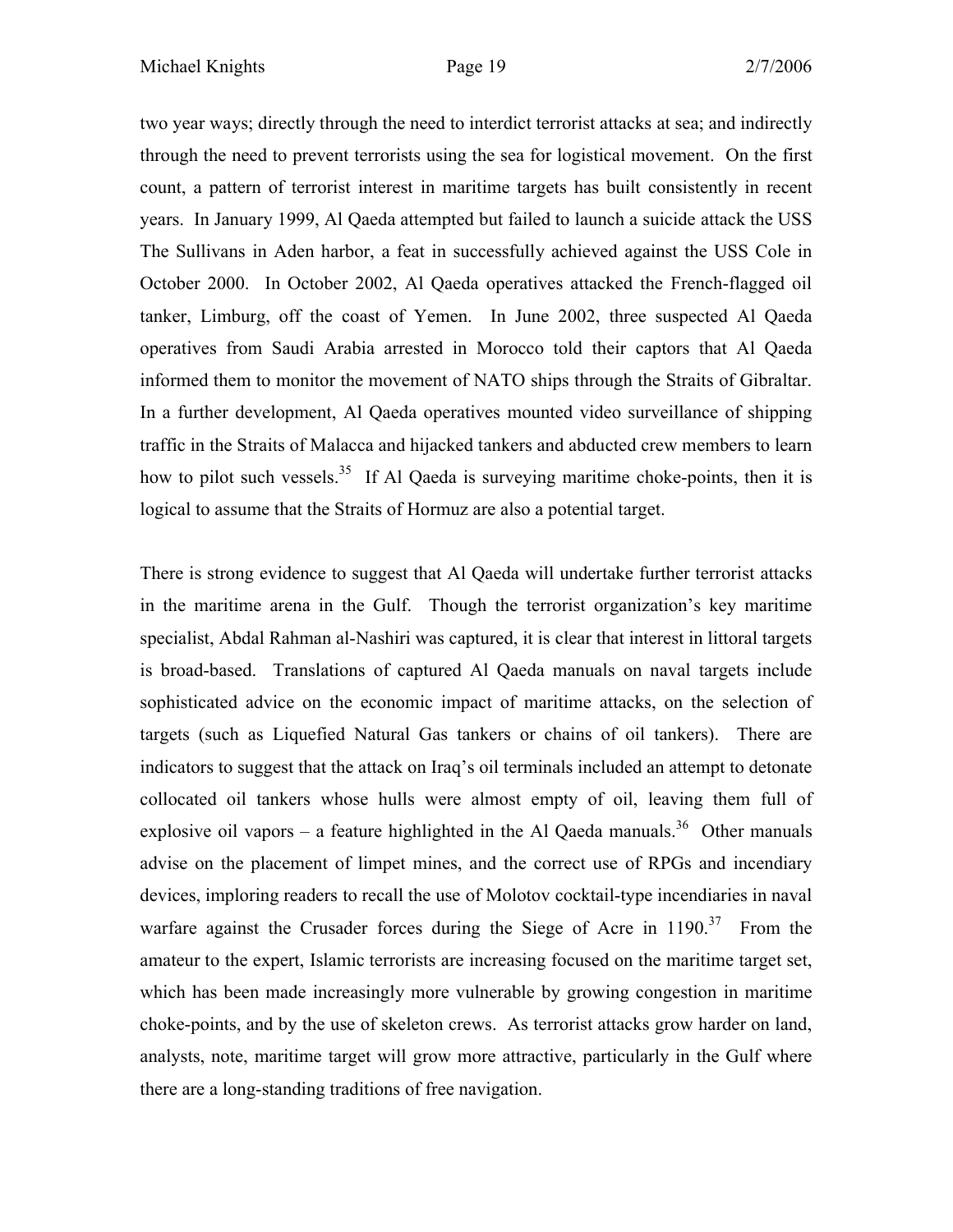Cracking down on terrorism in the Gulf means getting serious about border security. The activities of local affiliates, notably the Al Qaeda Organisation in the Arabian Peninsula, suggest that the terrorists view the Gulf States as a single operating area, indivisible by what they see as illegitimate state borders. In particular, the expanse of maritime border areas combined with the migratory and mercantile nature of the peoples living in or plying border areas present an acute border security challenge. Terrorists find the Gulf an attractive environment because organized criminal activity supports uncontrolled movements and activities across the expansive land and sea borders of the Gulf, and through the bustling maritime entrepot of the Gulf littoral. A culture of sanction-busting and smuggling exists in the Gulf, where UN sanctions on Iraq succumbed to a creeping death throughout the 1990s, and where US sanctions on Iran are not recognized. Oil smuggling networks established during the containment of Iraq continue to operate as part of the entrepreneurial "grey economy" of the Gulf, costing Iraq an estimated \$200,000 work of petrol each day.<sup>38</sup> A range of actors – Gulf smugglers, radical Islamists, and Asian Mafiosi - congregate on the UAE and other Gulf States to engage in trans-Gulf shipments.<sup>39</sup> Following GCC and the European Union customs accords, both sets of nations have an interest in preventing increased trade relations from making the Gulf a new routing for contraband. According to the Gulf Contraband Forum, smuggling costs GCC states an estimated \$21.9 billion in loss of tax revenues and other commercial impacts. The importation of tax-free tobacco, textiles, car parts, and electronics has an impact on local industries and the vital jobs they can create.<sup> $40$ </sup> Moreover, organized criminal activity may provide avenues for terrorist movements to transit the Gulf, move weapons, launder money, and raise funds. The UAE was identified as a key node in Iran's procurement of nuclear materials via the Abdul Qader Khan network.<sup>41</sup> **Using existing counter-trafficking conventions**

Though local or extra-regional partners may remain persistently hesitant to buy into the PSI commitment to interdict suspected proliferation, their involvement in a more general maritime interdiction and monitoring effort will nonetheless yields strong benefits for PSI. Information shared on the tracking or tagging of vessels simplifies the task of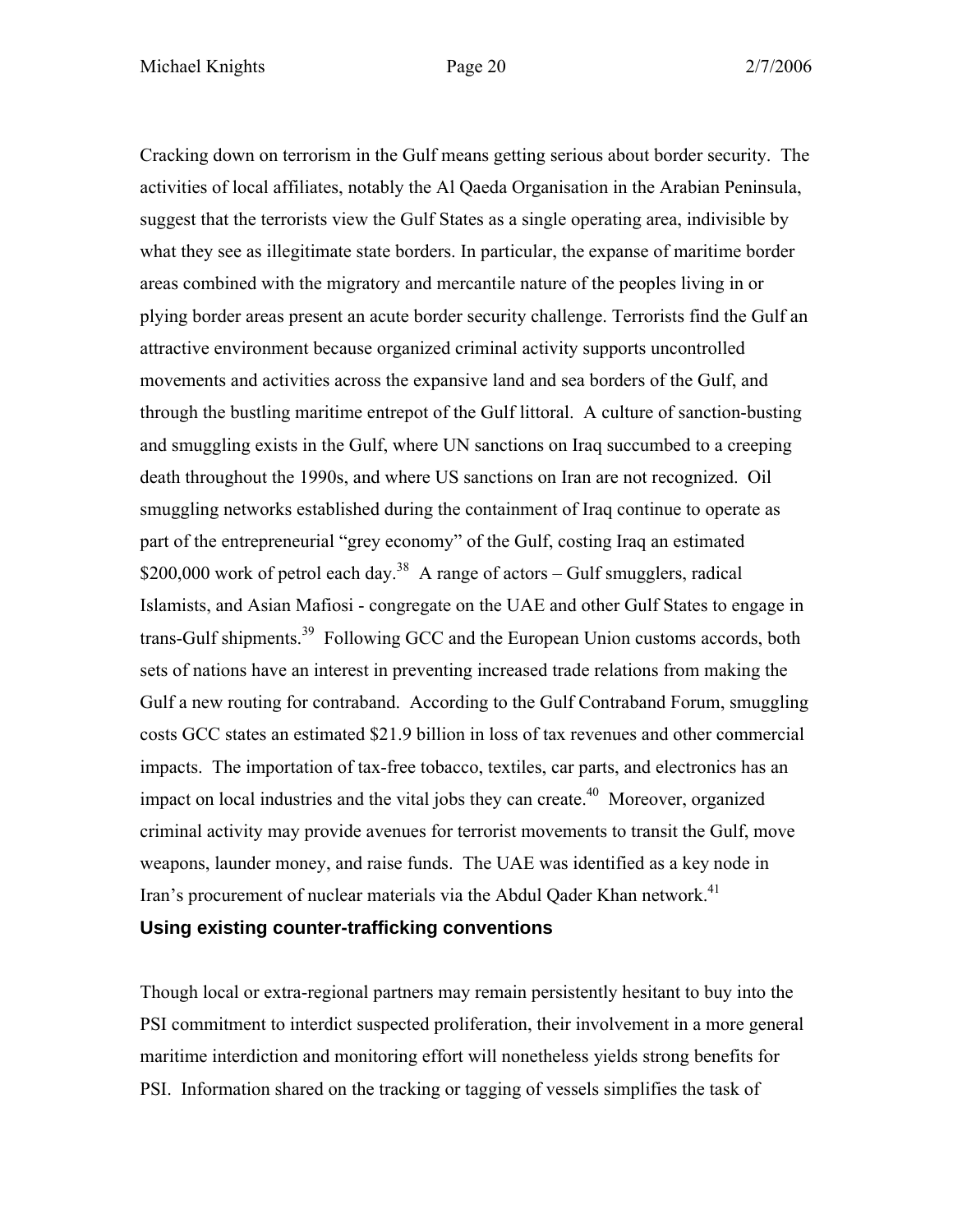tracking suspected proliferation-related shipments. Closer attention to the trafficking risk presented by ships flying notorious flags of convenience or those of known state sponsors of terrorism and narco-trafficking is also useful to the overall interdiction effort. As occurred in the case of the *So San*, a search unrelated to proliferation concerns turned up a proliferation-related cargo. If such a find was reported to a PSI member in the vicinity, the shipment could then be interdicted by that member in keeping with the Statement of Interdiction Principles. The key to such cooperation is developing a culture of focused interdiction in the Gulf. This objective is supported by a number of UN conventions that authorize the interdiction of suspected traffickers of drugs and human beings.

Drug trafficking presents a growing threat to the states of the Gulf as well as the broader international community. Originating in Afghanistan and Pakistan – including areas under terrorist control – illegal drugs shipments transit Iran on their way toward Europe and the Gulf. Though Iran has undertaken a major interdiction campaign, according to the UN Office on Drugs and Crime, the Islamic Republic is likely to remain the most profitable smuggling route for Central Asian drugs during the next decade.<sup>42</sup> Maritime smuggling across the Gulf is a major avenue for these drugs, posing key threats to the GCC states. The primary role of the GCC states in drugs-trafficking is that of transshipment states due to their role as container shipping hubs, the high volumes of foreign laborers moving through them, and also because of rising local demand for narcotics. Like other transit states (notably Iran), the GCC states are developing serious drug abuse problems. Kuwait is a good example. In country of only 750,000 citizens, around 20,000 Kuwaitis are estimated to use illegal drugs.<sup>43</sup> Six hundred cases of addiction are in treatment and deaths from drugs use have ranged from 28-40 since 1998.44 The UAE and Saudi Arabia are beginning to recognize similar problems with drug use.<sup>45</sup> The problem of drugs-trafficking and its social effects are particularly disturbing for the Islamic states of the Gulf.

Multinational naval forces are capable of making a major contribution to combating narco-trafficking in the Gulf. As an example, the UAE Interior Ministry Anti-Drug Department undertook interdiction within its own territorial seas and seized 6.1 tons of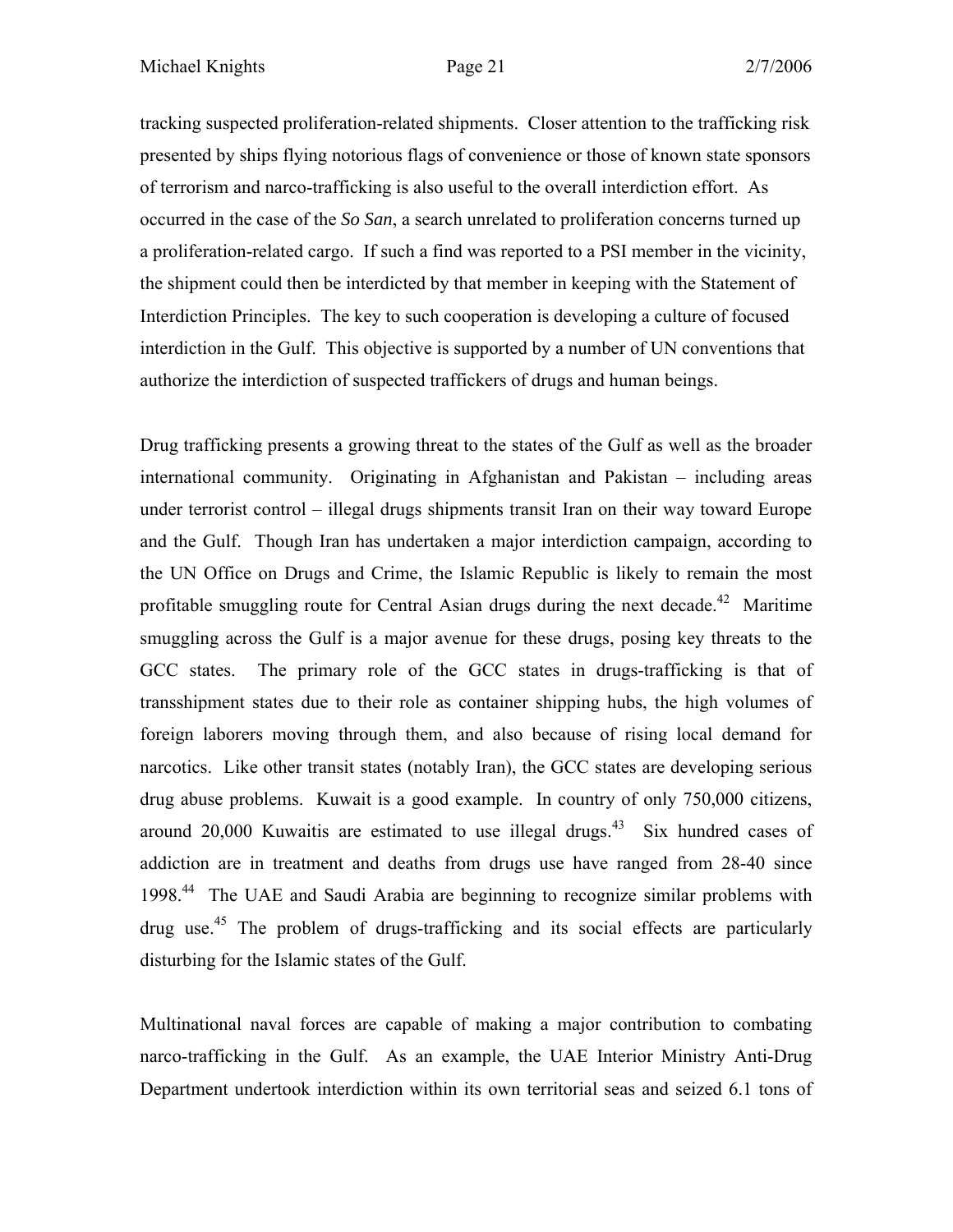hashish and 100kg of heroin in the whole of 2003. In comparison, in two drugs captures alone during December 2003, US and coalition ships in the international waters of the Straits of Hormuz and the North Arabian Sea interdicted 2.93 tons of hashish and 40kg of heroin. In another spate of raids in February 2004, the US-led ESG-1 captured three tones of drugs and detained forty-eight suspected terrorists aboard four dhows. <sup>46</sup> Three terrorist suspects were captured along with the drugs during one capture in the Straits of Hormuz. In this part of the region, Bandar Abbas is a key node for smugglers, representing a transshipment point for moving drugs to the GCC and receiving money, goods, and precursor chemicals heading towards drug cultivating countries. In the northern Gulf, coalition of oil smuggling continues to turn up illegal drugs shipments moving from Iran to Kuwait. Many different flags of convenience are used, notably Pakistani.<sup>47</sup>

In the past, GCC states and indeed European states have actively worked with Iran to cut down the trade in drugs, correctly pointing to the Islamic Republic's internationally recognized counter-narcotics program, which has received plaudits from the US State Department. With the exception of the United States, all the states involved in PSI and other forms of maritime patrolling in the Gulf are engaged in bilateral agreements with the Iranian government that seek to bolster cooperation on narco-trafficking. Inside the Gulf, the Iranians have signed bilateral drug control agreements with Kuwait and Qatar, and are completing others with Saudi Arabia and the UAE.<sup>48</sup> Though the Iranian navy has provided low-profile support to multinational efforts to interdict both oil and drugs smuggling to Iraq since the late 1990s, the same cannot be said for Islamic Revolutionary Guard Corps (IRGC) naval forces in the Gulf. A similar pattern exists with regard to drugs smuggling, with IRIN accounting for almost all of Iran's drugs seizures in the Gulf, whilst the IRGC navy remains heavily involved in corruption and smuggling of all kinds. $49$ 

As a result of uneven performance of Iranian drug control measures in the Gulf, there remains a strong appetite for multinational and GCC interdiction measures against narcotrafficking. Recent multinational interdictions in international waters utilized interdiction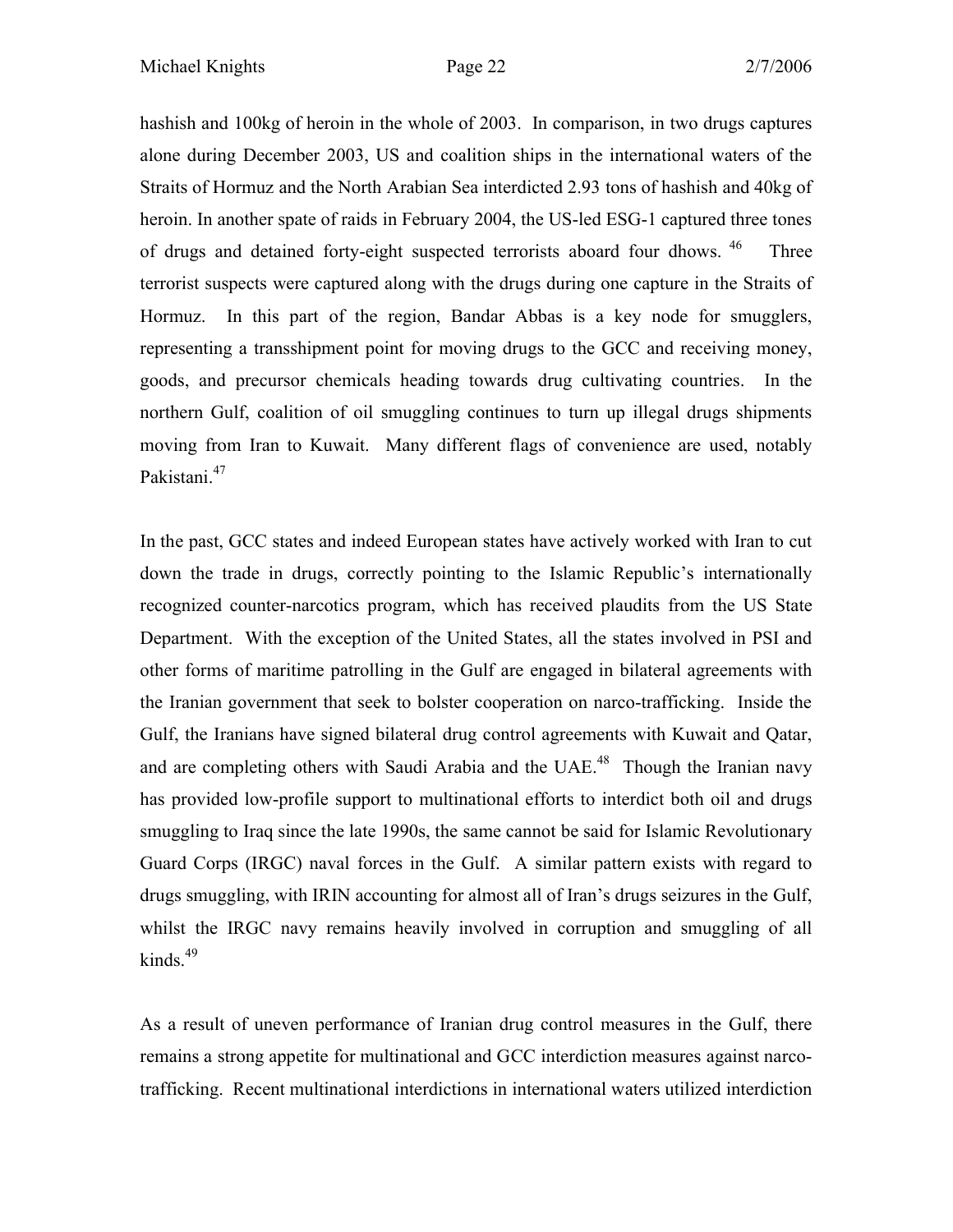authorization granted by the 1988 UN Convention Against Illicit Traffic in Narcotics, Drugs, and Psychotropic Substances.<sup>50</sup> This convention enjoys near universality, having been ratified by Iran and all other regional states, plus the United States and the NATO and European states involved in maritime patrolling in the Gulf. Article 17 of the convention states that members shall "cooperate to the fullest extent possible to suppress illicit trafficking by sea," and to "take appropriate action with respect to the vessel, persons, and cargo on board." Flag state consent is still required within international waters, with flag states required to "respond expeditiously to a request from another party to determine whether a vessel flying its flag is entitled to do so, and to requests [to board said vessel]. " As a party to the treaty, Iran would be required to give flag consent to allow boarding and searches if "reasonable suspicion" of narco-trafficking could be proved. Articles 10 and 12 encourage parties to the convention to assist each other in developing technologies and procedures to support interdiction, as well as improving monitoring of shipping and sharing such information between members.

Similar support for a culture of focused interdiction can be found in UN conventions dealing with the trafficking of human beings, slavery in all but name. As noted, reasonable suspicion that a vessel is facilitating slavery is one of the triggers that remove the vessel's rights of "innocent passage" through international waters and makes it liable for boarding and searching under UNCLOS. All the GCC (save Qatar), NATO, and European Union states are also in the process of ratifying the December 2000 UN Convention Against Organized Crime, plus the related Protocol to Prevent , Suppress, and Punish Trafficking in Persons, Especially Woman and Children.<sup>51</sup> The protocol in particular affords very broad interpretation, justifying interdiction of traffic on countertrafficking grounds whilst requiring little burden of proof to justify reasonable suspicion. Like the UN narco-trafficking convention, the protocol's articles encourage the development of cooperative interdiction-related rules and practices between states, including information-sharing, interdiction training, and the development of tighter legislative authority to interdict and enforce documentary requirements on shipping. If and when Iran fully ratifies the human trafficking conventions, the country will be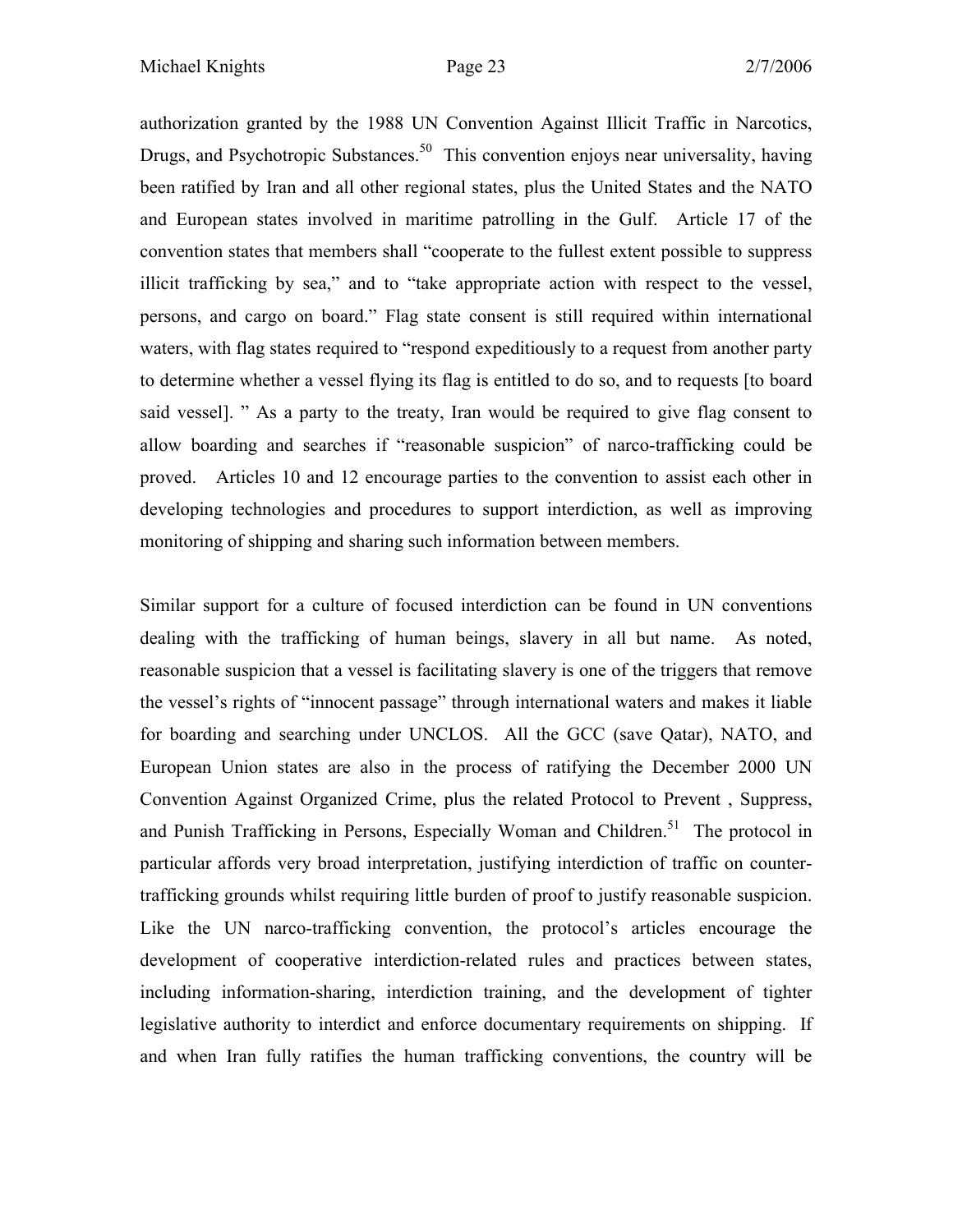required to give flag consent to allow boarding and searches if "reasonable suspicion" of human-trafficking could be proved.

Following the bad grades received by GCC states in the most recent US State Department Trafficking in Humans Report in June  $2005$ ,<sup>52</sup> such states are likely to give strong backing to multinational interdiction efforts that may improve their record on human trafficking. In particular, Oman, Qatar, Saudi Arabia, and the UAE were placed in the Tier 3 category, alongside such notorious centers of the slave trade as Burma, Cambodia, North Korea, and Sudan. The report shed light on the role of Iran as the key supplier state to the GCC. Primarily Iranian girls aged eight to seventeen years are sent from Iran to Dubai and Oman to act as sex workers in Kuwait, Qatar, and the UAE. Boys from Bangladesh, Pakistan, and Afghanistan are sent to Oman, Qatar, and the UAE to undertake dangerous and unpaid careers as camel jockeys. Saudi Arabia is also a hub for enforced laborers imported from states such as Afghanistan. Given the widely-publicized criticism leveled at the GCC states, the issue of human trafficking may be a good way to illustrate the benefits of their integration into a tighter interdiction effort in the region.

GCC navies are likely to want to get involved in joint exercises that focus on the range of shared trafficking threats in the Gulf and will benefit from closer interaction with multinational navies that may already boast high levels of proficiency in carrying out drugs and alien migrant interdiction, vessel boarding search and seizure operations, interception of unsafe or suspicious vessels at a safe distance from shore, and the enforcement of exclusive economic zones. For NATO countries, such interface would work towards Istanbul Cooperation Initiative objectives. Such exercises are also an excellent way to draw the GCC states into international waters, preparing them for a broadened role in policing the high seas as well as their territorial seas. By integrating such forces into multinational command and control networks, greater informationsharing will be engendered, providing collateral benefits for PSI enforcement.

# **Countering anticipated Iranian retaliation**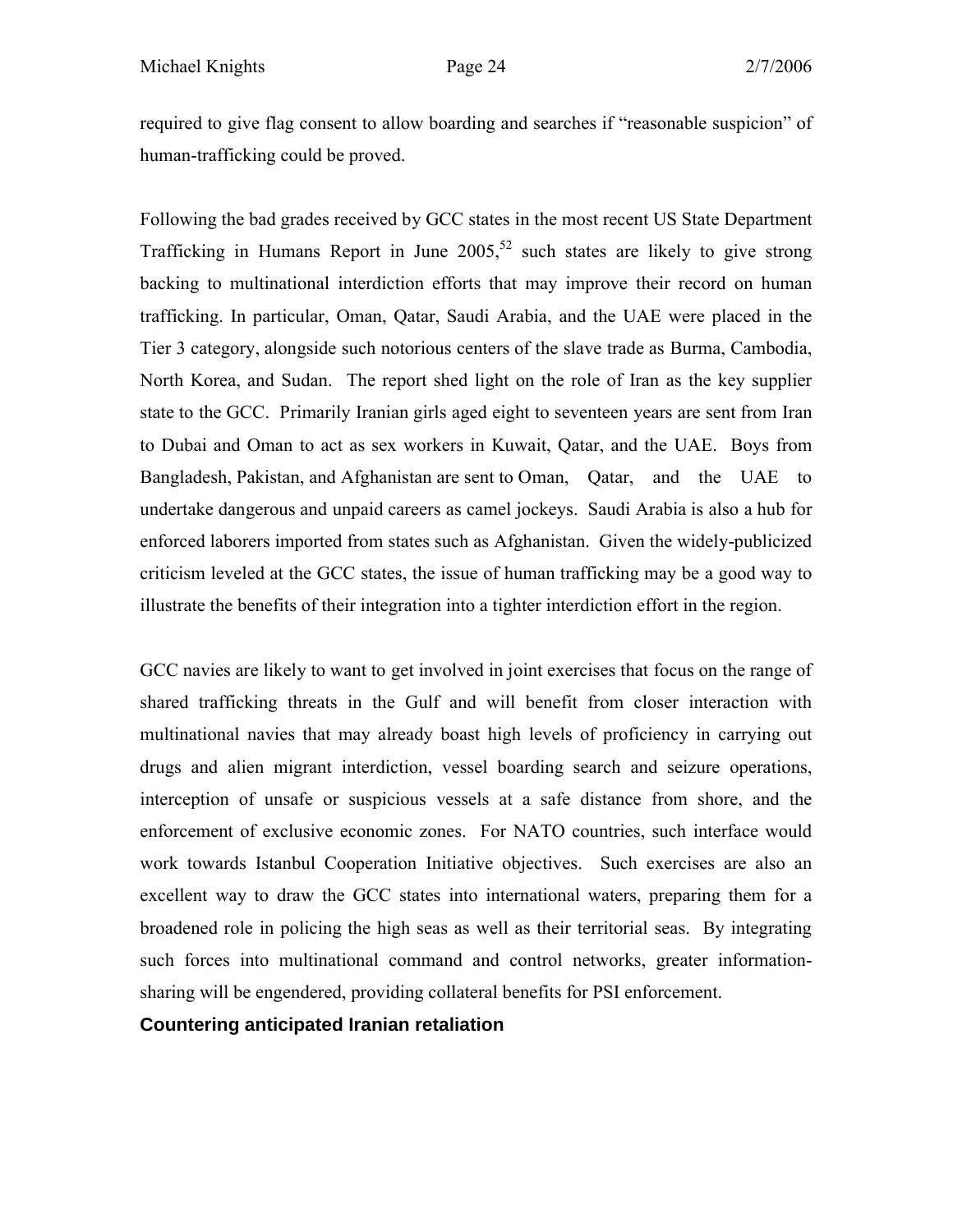Any response to Iran's counter-strategy to PSI has got to include consideration of what will happen if push comes to shove. The United States needs to be able to reassure its PSI partners as well as local allies that Iran's anticipated counter-strategies could be deterred or defended against. If Iran responds to interdiction by escorting its shipping within the Gulf, the United States needs to be able to maintain interdiction and prevent further escalation. If Iran threatens to interdict Gulf shipping or block transit of the Straits of Hormuz, the United States needs to be able to maintain interdiction, prevent Iranian counter-moves, and prevent further escalation. Finally, the US needs to be able and wiling to detect and deter Iranian covert actions such as terrorism. Though naval warfare is a field of comparative advantage for the United States, the above set of contingencies would provide a stern test US forces in the Gulf and the US Navy's new Sea Shield concept of operations. Though the US military could clearly overpower its Iranian counterpart in individual engagements, underpinning the deterrent effect of US deployments, a period of increased tension with Iran would be a distinctly uncomfortable experience for the US military. First, it would not necessarily be a short or discrete crisis, but could instead be drawn out by Iran into a sprawling long-term confrontation. This would have similar or even more serious potential costs for the US military than the long drawn out military containment of Iraq in terms of both strain of US armed forces (particularly "low density" assets such as intelligence-gathering platforms) and on local host nations. Second, Iran would likely broaden the conflict so that local allies of the US found their security and prosperity at risk over this prolonged period of time.

The ideal arrangement would be the formalization of a multinational naval task force based in the Gulf and partially composed of a rotating set of US, multinational, and GCC naval vessels, an idea similar to early Omani plans for a multinational force to preserve freedom of navigation in the Straits of Hormuz. The United States has already undertaken a number of similar actions in other areas, ranging from the US/Australianrun Pacific Protector series of exercises, through the US-Indian Malabar 2003 series, to the multinational Task Forces 150 and 151 in the Red Sea and Gulf region, and the recently formed Black Sea Force.<sup>53</sup> Within such a framework, GCC militaries should also be encouraged to develop more effective deterrence against a range of persistent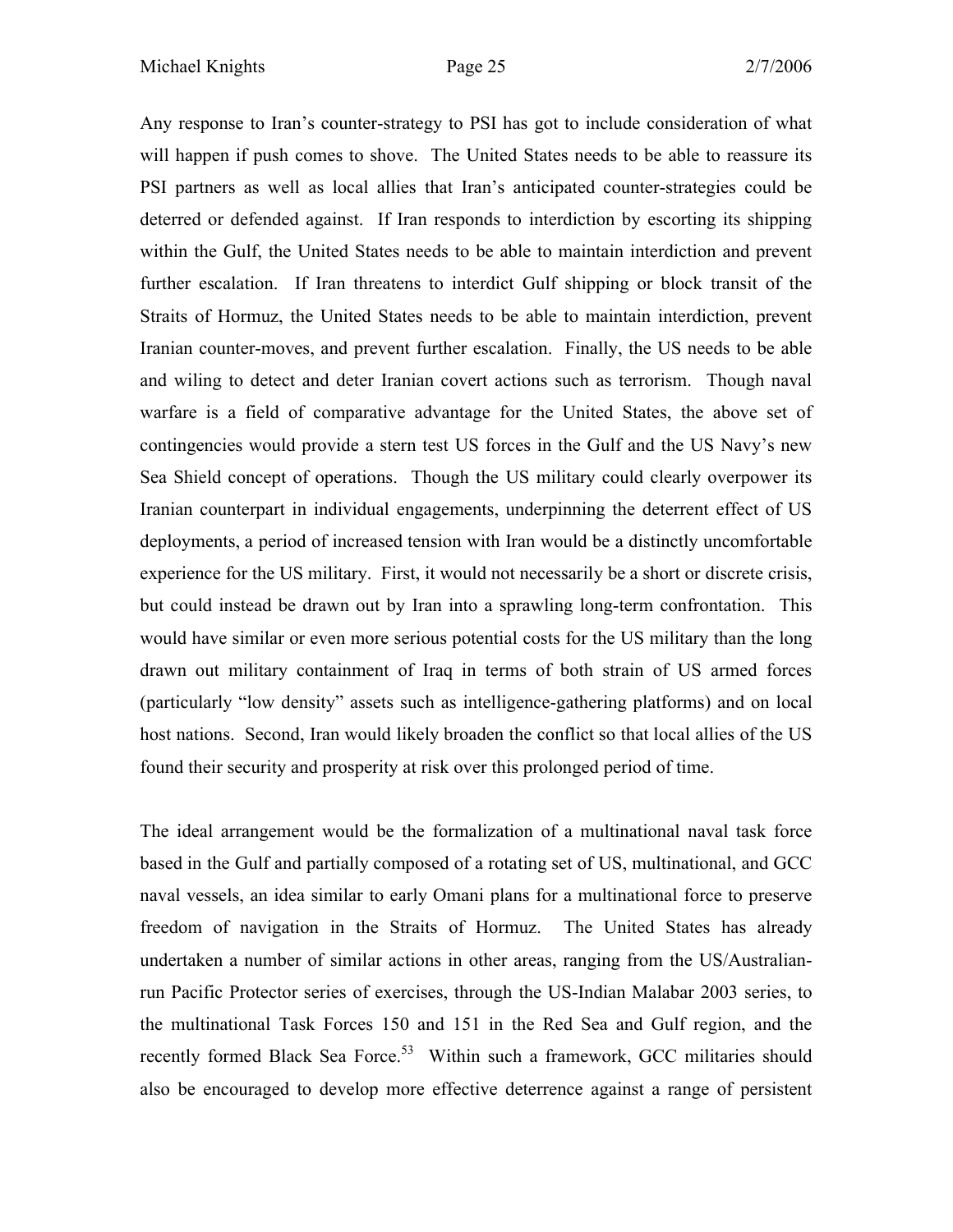military threats posed by Iran. Though the Islamic Republic continues to display a reactive and deterrence-focused posture towards the GCC at the moment, the perceived military strengths or weaknesses of regional states could affect Iran's rationale, especially if Tehran develops a nascent nuclear capability in the coming years and believes that this capability could deter the US from activating its security guarantee to the GCC states. Though extended deterrence provided by the United States will remain an essential feature of GCC defensive strength, it would be preferable for GCC states to display a sufficient indigenous military capability to deter Iran from engaging in low-level or persistent harassment that could prove difficult for the United States to counter. The ideal outcome would be to develop deterrent capabilities within the GCC that dissuade a more activist Iranian foreign policy without adding appreciably to Iran's sense of military encirclement, and thereby give the Islamic Republic further impetus to build up its conventional and non-conventional arsenals.

"Non-offensive defense" should be a guiding principle in the development of local deterrent capabilities. The GCC states could employ one of two models to deter military coercion by Iran –deterrence by punishment or deterrence by denial. Punishment-based deterrence is typically employed when an opponent threatens an action that the deterring party cannot prevent from occurring, threatening retaliation to retrospectively inflict a cost on the attacker that will affect his strategic calculus in future cases. Deterrence by punishment is undeniably the easier option of the two, relieving the deterring party from the burden of eternal vigilance and the development of expensive defensive preparations. This fact that is not lost on the Gulf States, where a number of countries are quickly developing surprisingly formidable long-range and precision-strike capabilities that could be used to inflict highly destructive strategic strikes on Iran's most valued economic infrastructures. Advances in military technology have altered the speed at which nations can develop military capabilities and leveled the playing field to a certain extent, favoring small, technologically advanced states like the GCC countries. Most of the GCC militaries now have the capability to destroy tens of Iran's strategic coastal targets with pinpoint accuracy and without exposing themselves to Iranian air defenses, or indeed strike Iranian shipping with some effectiveness.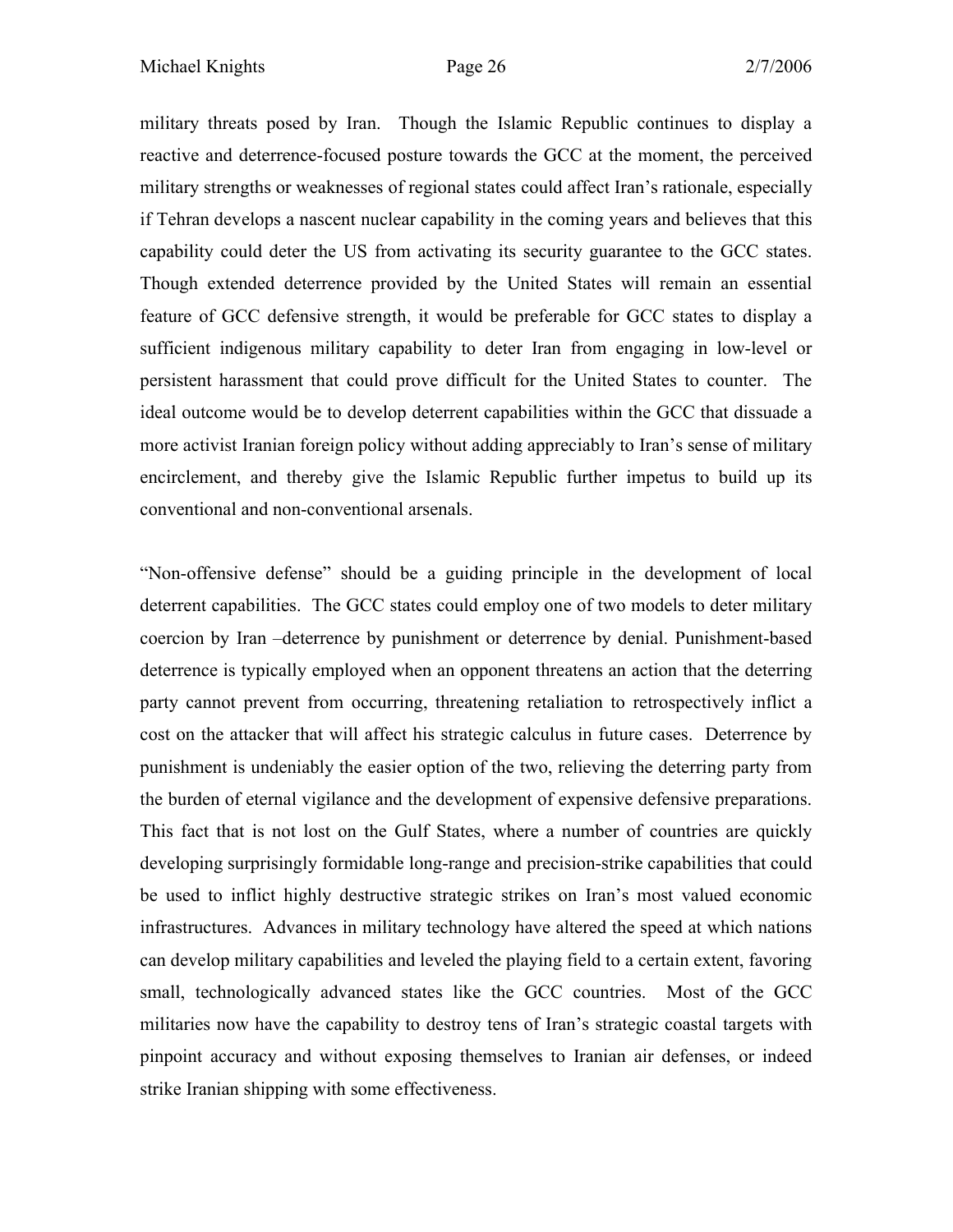In contrast, deterrence by denial promises to inflict sufficient costs on an attacker that he is unsure of achieving his objective in this first place, and, understanding the costs it will entail, may chose not to attack even before the first instance of deterrence failure. Though economically efficient, deterrence by punishment has been proven to fail in environments where an aggressor can operate just below the deterring state's threshold for punitive action. Iran has a strong record in this field, particularly through its deniable use of proxies or low-profile military action (e.g., naval mines). As a result, it is important for the US, multinational, and GCC states to develop a range of defensive capabilities that could provide deterrence by denial against the persistent threat of lowlevel attacks. Local states should ideally develop the capability to deter attacks on their maritime and littoral assets, as well as to maintain effective air and missile defenses.

Allied states should be encouraged to support to United States in maintaining a maritime defensive screen by taking a range of steps. Some are entirely passive. For instance, even if regional allies cannot be convinced to support the US military position, the US has a strong interest in assisting regional allies to develop self-defensive capabilities ranging from homeland security, hardened facilities, secure ports, escorted shipping, and meaningful air and missile defenses. These capabilities would help to modify Iranian strategic intentions, using deterrence by denial to make attacks on the GCC states more costly and less likely to succeed, making it easier for the US to shield local allies from Iranian coercion or from retaliation related to US policies. This, in turn, would improve US freedom of action as it develops policy initiatives vis-à-vis Iran.

Other actions require more active cooperation. The US has a strong need for regional allies, not only for their infrastructure but also for their potential contribution of lowdensity assets, such as ISR collection facilities and platforms, tankers, and maritime patrol and mine-countermeasures vessels. A key area of focus will be the integration of allied military intelligence systems with those of the United States. Overlaying this process will need to be the development of multi-level intelligence-sharing systems with the ability to allow the United States and allied forces to share portions of their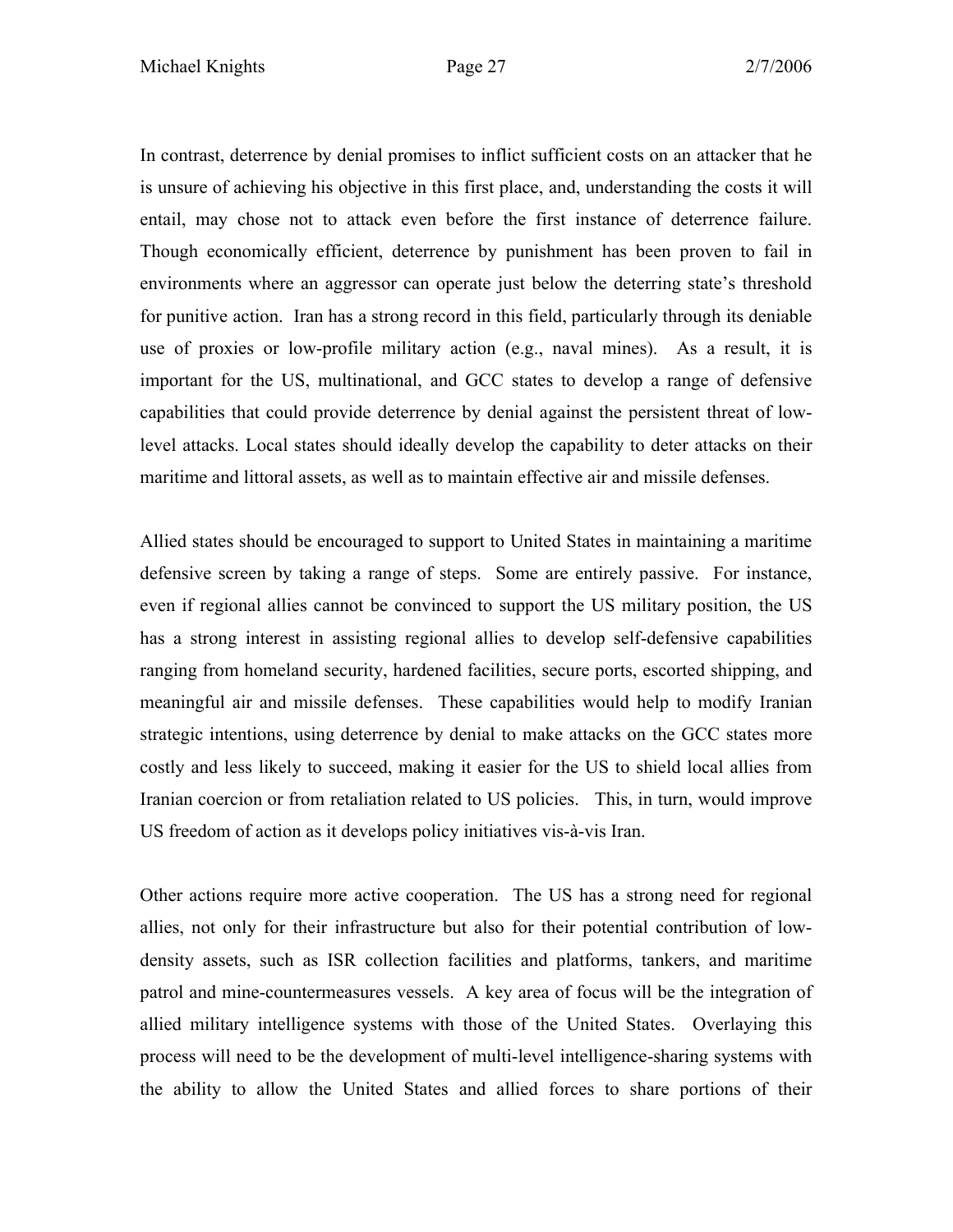intelligence pictures with some or all coalition partners. This kind of tiered plug-in intelligence sharing could support the formation of ad hoc "coalitions of the willing" that would complement the portfolio basing model adopted by Central Command and would strongly benefit the United States. The US Navy currently plans to maintain what it terms "expeditionary sensor grids" (ESG) in each area where it is present.

Building on their developing command, control, communications, computerization, intelligence, surveillance, and reconnaissance (C4ISR) capabilities, the allies could contribute the bulk of the sensor assets required to maintain an ESG in the Gulf, which the United States could administer using its advanced processing capabilities and feed back to the GCC contributors, minus feed from a minimal number of US-only intelligence sources. Regional allies within the GCC are increasingly capable of contributing persistent sensor coverage to the US  $C<sup>4</sup>$ ISR system even when the US may not be able to keep low-density, high-value assets in the Gulf. The reason for this is because Gulf States are beginning to procure the same advanced sensors that the US Navy is using as the eyes and ears of the ESG. For instance, the E-2C Hawkeye 2000 aircraft likely to be deployed by the UAE and Oman will this be able to feed data directly into the US system, as will many of the other advanced maritime patrol aircraft entering service with the GCC.

Building on this useful set of capabilities, the GCC needs to focus on transnational intelligence sharing, including the construction of a real-time common operating picture and common underwater picture that can support multinational and combined border patrolling and maritime interdiction operations. The development of unmanned aerial vehicles, unmanned underwater vehicles, and unattended floating sensors are needed to increase the endurance of sensor coverage and support nocturnal undersea surveillance. Night-vision equipment and periscope detection radar or laser equipment would also boost the effectiveness of local forces, as would ongoing training, exercising, and vetting processes. The GCC states need to establish formalized early warning networks that international military and commercial shipping can use to report suspicious activity and issue alerts or request assistance in the event of a terrorist incident at sea. The extension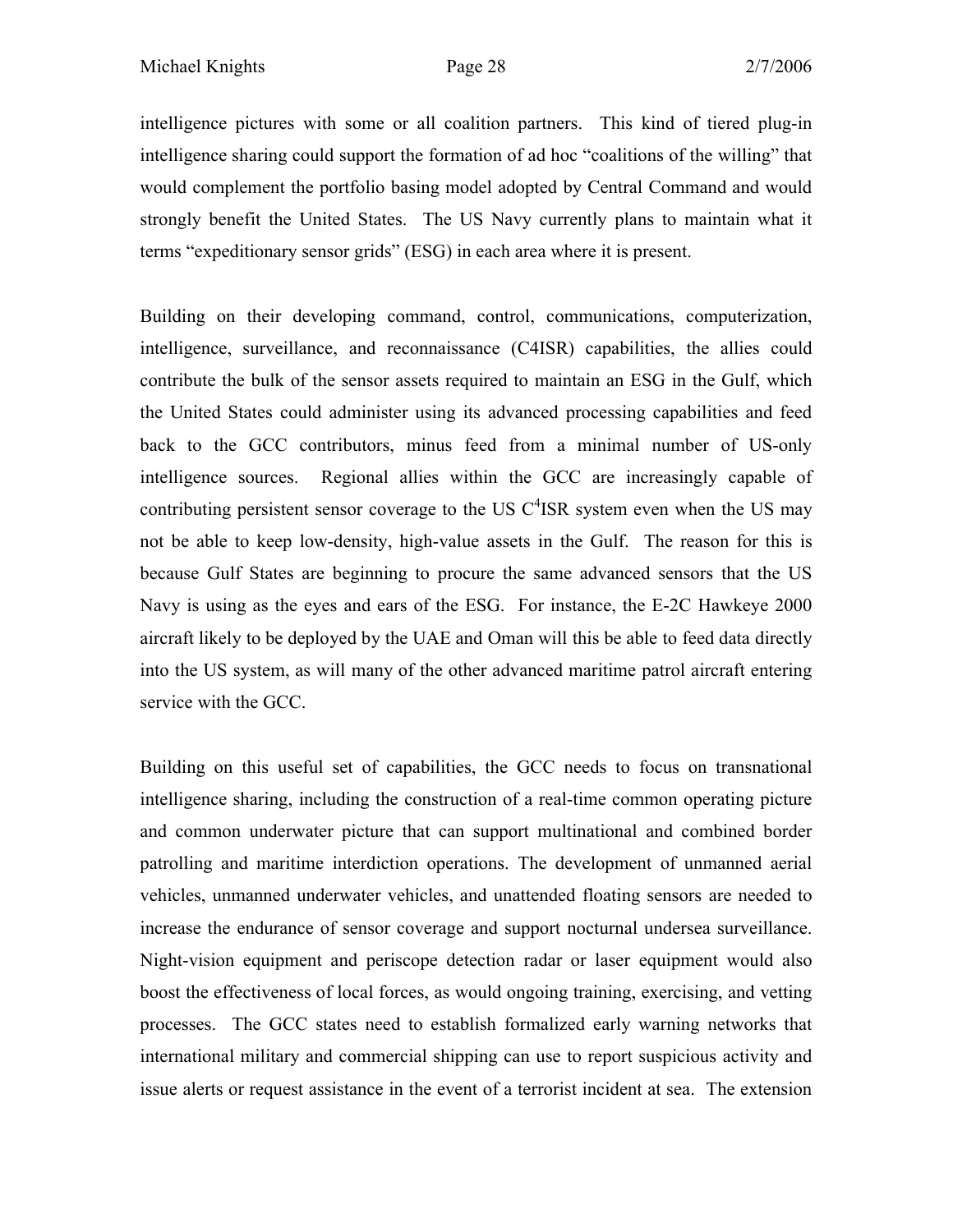of shared automated practices between maritime users of the Gulf – the automatic tagging of ships using vessel traffic management systems – will also aid the process and reduce civilian and military accidents at sea.

The GCC may also be capable of providing a range of naval assets to escort their own shipping, backed up by US and multinational forces. The small but growing number of new or upgraded air defense frigates and well-armed corvettes in service with GCC navies could soon provide credible escort support for civilian shipping and a first line of defense in the GCC missile and air defense screen. By the beginning of the next decade, for instance, the UAE will boast the strongest navy in the Gulf, with ten very modern and heavily armed frigates or corvettes and sufficient air forces to extend air superiority over the central Gulf for a prolonged period of time. The GCC can also play a militarily useful role by providing an always-available group of mine counter-measure vessels, which are likely to remain a low-density US asset until a large number of Littoral Combat Ships have entered US service. The development of local naval capabilities would offer the GCC considerable benefits, including the opportunity to slot into the US  $C<sup>4</sup>$ ISR network and to receive hands-on experience alongside in exercises alongside other navies. GCC navies are already keen participants in bilateral and GCC exercises with navies from outside the region, some of which have been specifically timed to remind Iran of the commitment of multinational states to GCC security. Likewise, the US Navy and many of its NATO and European partners have consistently demonstrated their commitment to maintaining freedom of navigation in the Straits of Hormuz and the waterways on either side of it. Such navies held the line in the 1980s during Iranian harassment of Kuwaiti tankers and they would hold the line once again if required. What is now needed is greater integration of effort and a more prominent role for the GCC navies.

*A culture of focused interdiction in the Gulf*

Though regional and multinational partners are likely to continue to maintain strong reservations about the PSI, there are few nations that would argue against tighter monitoring and law enforcement in the Gulf. It is important to note that whilst the ultimate objective of PSI is to commit participating countries to the Statement of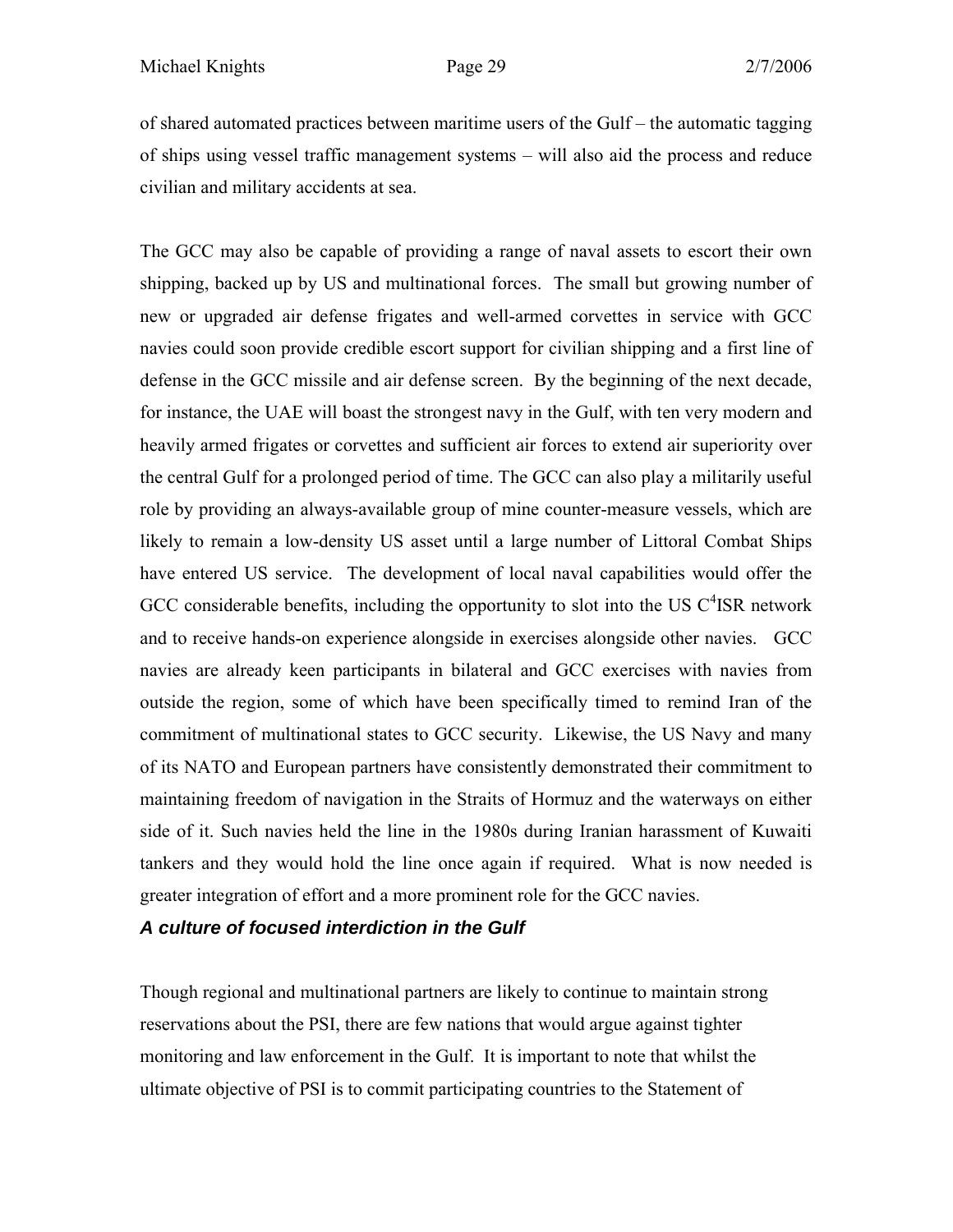Interdiction Principles, the initiative is explicitly aimed at inflicting incremental levels of disruption on the trafficking options used by proliferators. There are no "silver bullets" capable of shutting down Iranian proliferation delivery routes but there are important opportunities to make such transportation efforts harder. PSI does not need nations to agree to seize suspect cargos or undertake other actions that contravene or stretch the provisions of the UN law of the sea. What is instead needed is a broad-based culture of heightened awareness to trafficking, plus ability and willingness to share real-time intelligence on suspect vessels. The US and other PSI states cannot be everywhere at once. In essence, what is needed is a tripwire.

An illustrative scenario serves to highlight the sort of support that PSI may derive from an indirect approach to interdiction capacity-building in regional and multinational partners. In this scenario, local states (the GCC and Iraq) have been encouraged to undertake more muscular implementation of their responsibilities under UNCLOS and the various UN conventions against trafficking. These states patrol their territorial waters and occasionally police international waters or enter them in hot pursuit. They share a common operating picture with a US and multinational flotilla stationed in international waters in the Gulf region. A joint  $C<sup>4</sup>$ ISR network shares data from maritime patrol aircraft, commercial and government satellites, surface vessels and land-based radar, plus automated traffic management and container-tracking systems. Regular meetings between participating states further facilitate intelligence exchange on a range of issues that relate to transnational crime, terrorism, and proliferation. Because of the higher incidence of use in trafficking and involvement in accidents, local states and multinational forces pay particular attention to unflagged and flag of convenience vessels, as well as those hailing from notorious drug smuggling registry states such as North Korea. Effective systems exist to rapidly contact flag states; PSI states contribute their ability to automatically enact rapid action consent agreements to board a growing proportion of vessels. Under the UN conventions, flag states are expected in principle to permit boarding when suspicion of drugs or slavery has been established. When vessels are boarded on suspicion of carrying drugs, slaves, or UN-designated terrorists, a realtime report might be made to PSI states. If proliferation materials were found as they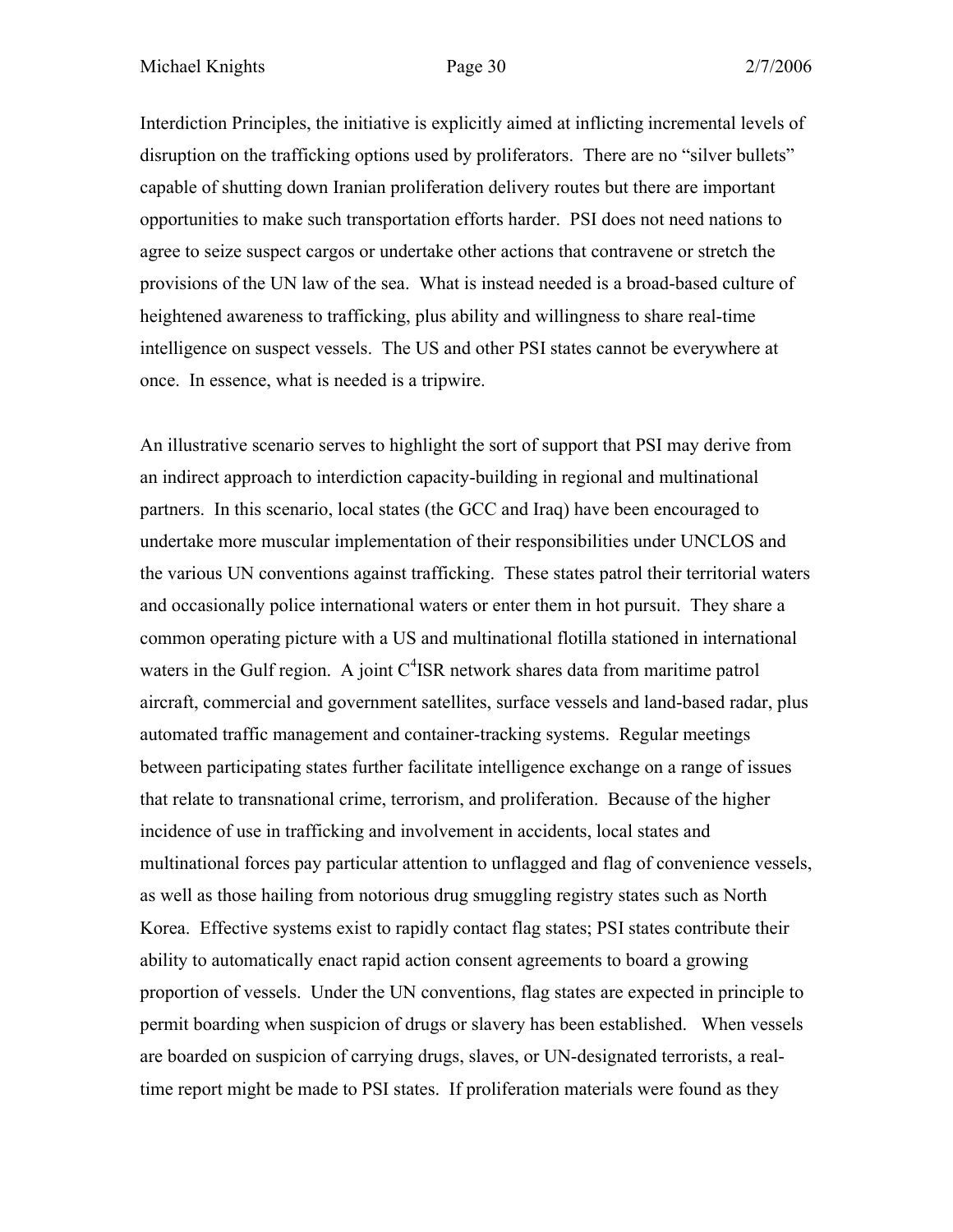were on the *So San*, one of the PSI vessels could be called in. Denial of flag state consent to a PSI boarding and search operation would expose the flag state's complicity in proliferation activities.

Such fruits may seem modest but the alternative in the above scenario might have been a shipment that was neither detected not interdicted. The US and other more determined PSI partners must still do the heavy lifting and make the serious judgment calls. In the Gulf, at least, no one else is going to perform such a role in the near-term. The way to interest GCC states in PSI is to enmesh the initiative in their vital interests – that is, preventing unregulated and dangerous uses of the Gulf. Once such states see PSI in operation, nested within other counter-trafficking initiatives, it will become clear that it does not, in fact, represent a breach with UNCLOS. In the meantime, many PSI aims can be accomplished. Local states and multinational partners with an interest in Gulf security (notably NATO states under the Istanbul Cooperation Initiative) are likely to be interested in activities like interdiction training meetings, information-sharing, and the strengthening of interdiction authority in their states. Focusing on drugs and human trafficking, their experience in seizing contraband cargos may make them more amenable to the PSI Statement of Interdiction Principles in the future. The pay-off for GCC states is substantial, resulting in greater control of their valuable sovereign maritime holdings and shared waterways. The development of a culture of focused interdiction is something that the West should be doing in the Gulf anyway as a result of the narcotics and terrorism threats transiting the region. PSI adds another good reason increase maritime security in the Gulf.

Development of regularized interdiction of Iranian shipments involved in drugs and human trafficking is theoretically in Iran's beast interests too, and Tehran is locked into the process through its membership of counter-narcotics and, to a lesser extent, counterslavery conventions. The Islamic Republic values its good reputation in the field of counter-narcotics and may be vulnerable to manipulation in this dimension. The key aspects of Tehran's anticipated counter-strategy to PSI are partially negated by shifting the focus of Gulf interdiction efforts to drugs and human trafficking, both areas in which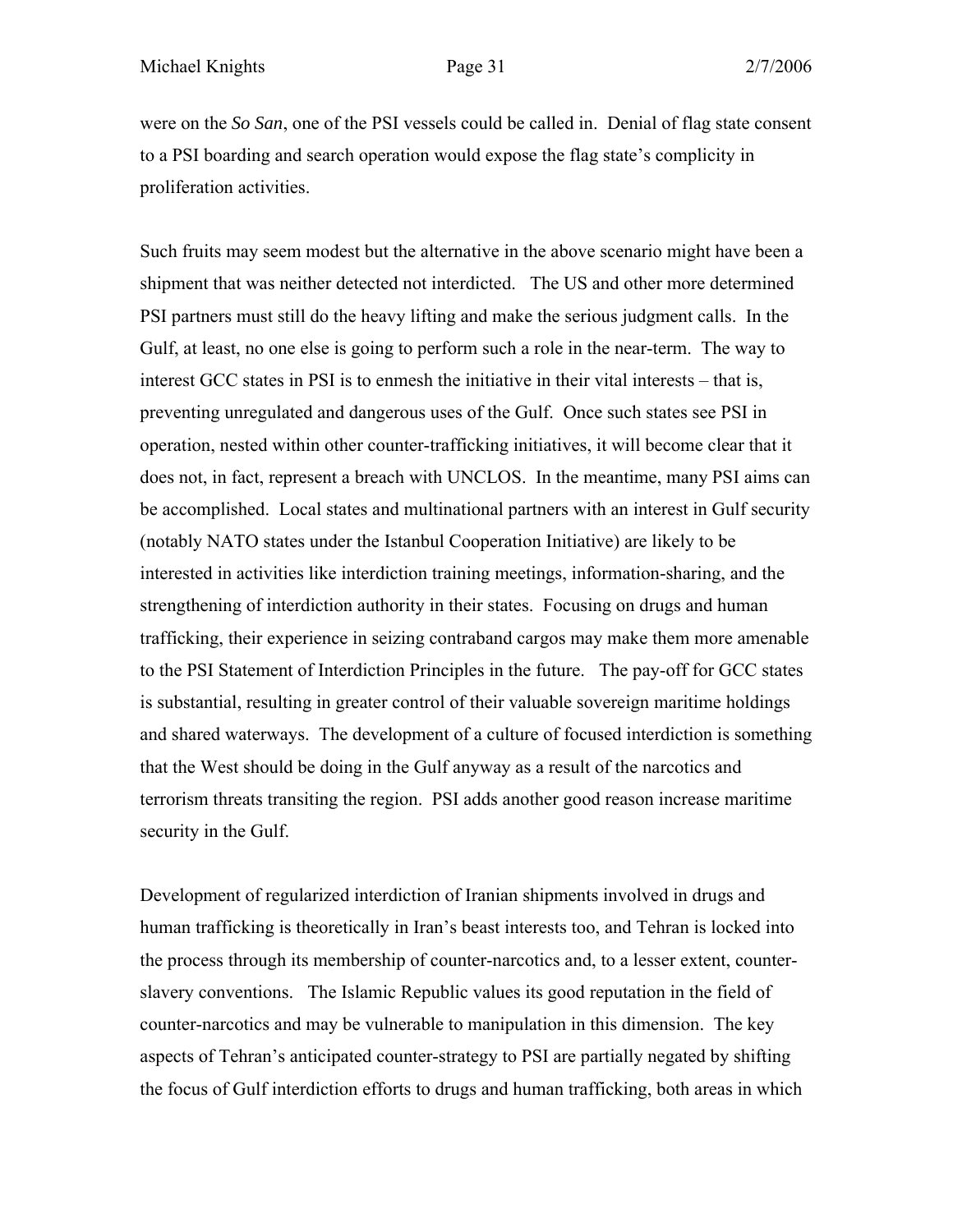Iran needs and theoretically wants foreign assistance. Iran will struggle to maintain a rhetorical challenge to such interdictions, especially as illegal trafficking often involves the use of flags of convenience and takes place outside Iranian territorial seas. Regularized legal interdiction of vessels leaving or entering Iranian territorial waters or flying its flags will normalize the procedure to some extent and test Iran's reaction to such activity. A broader pattern of interdiction and monitoring activity will assist the detection of proliferation shipments.

In such cases, the stakes will increase dramatically. The interdiction of key proliferation shipments may be a very different matter, involving Iranian flagged vessels or those of other bona fide registries, perhaps moving primarily through Iranian territorial waters as they transit the region. Such shipments will continue to pose hard legal and operational challenges. Interdiction of a shipment considered vital to Iranian national interest will naturally evince a violent reaction. If such a reaction were to occur at a predictable time and for a limited period, US military power might suffice to deter or defend against it. The unpredictable and protracted nature of a likely Iranian reaction instead places a premium on the development of allied deterrent and defensive capabilities, once again because the United States cannot be everywhere at once. In this case, local forces may once again play a tripwire role. In the end, if push comes to shove, the United States will need to take the lead. In the meantime, other nations can contribute to the detection and deterrence of rogue shipments. Once again, it is important to stress that there are no "silver bullets" capable of shutting down Iranian proliferation delivery routes. All that can be done is to make such transportation efforts harder through the incremental disruption on the trafficking options used by proliferators.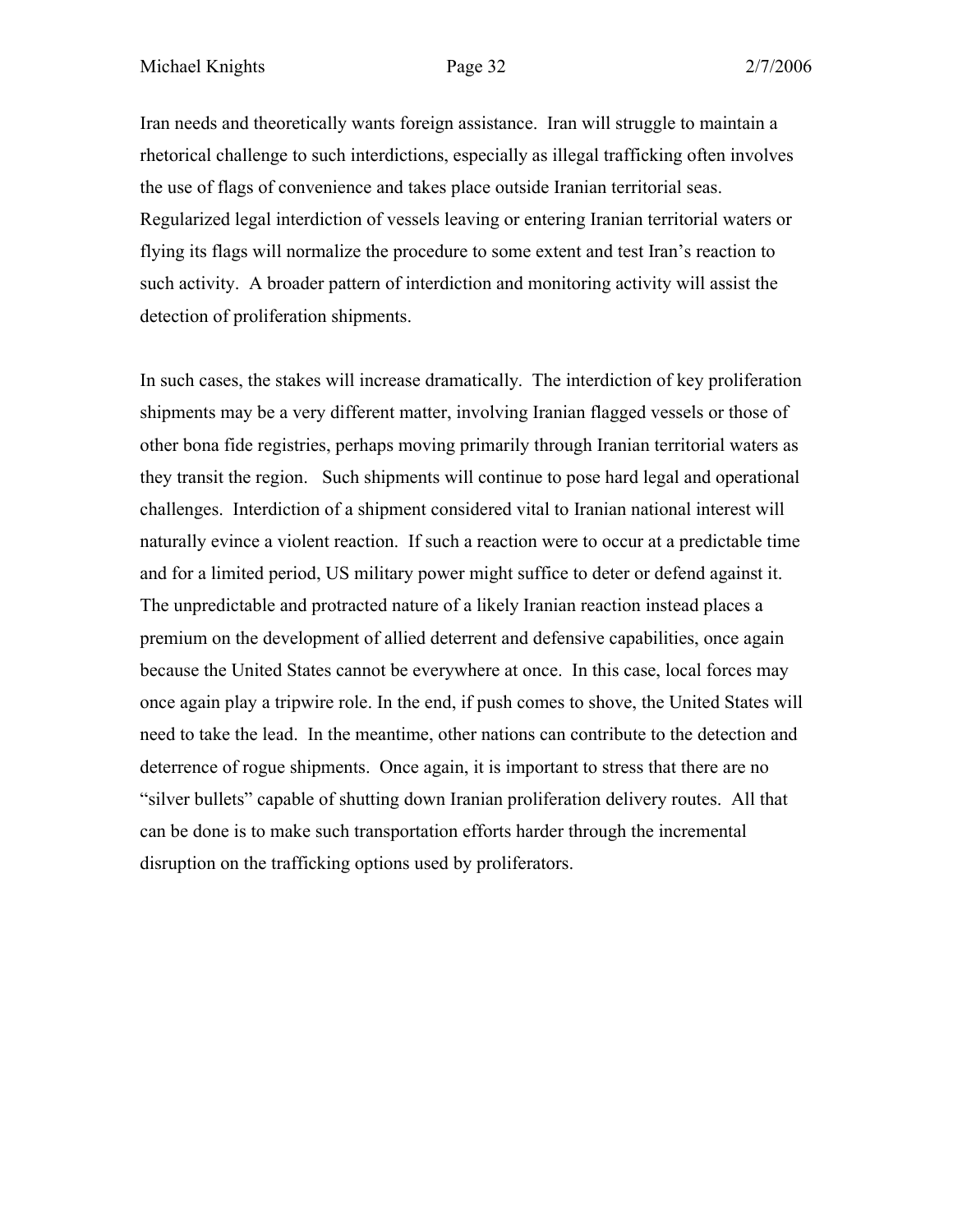9 Paul Melly, "Iran plans servicing fleet expansion," in Gulf States Newsletter, March 12, 2003., p. 4.

10 Rear Admiral Ashkbus Daneh-Kar, "Operational Doctrine of the Navy of the Islamic Republic of Iran," in Saff 235 (December 21, 1999), p. 3. 11 Ibid., pp. 2, 5.

12 See global security.org for an overview of Iranian naval capabilities (http://www.globalsecurity.org/military/world/iran/navy.htm) Also see

13 Iran: Country Handbook, (Washington, DC: US Department of Defense, 2004), p. 157.

14 Russia is contracted to provide support until 2008, but has still not delivered \$1.2 million worth of support services related to these vessels, or \$1.5 million worth of construction services on six bases for the Kilos. India is likely to replace Russia as Iran's main naval partner by 2014, and has already authorized Indian use of ports such as Chah Bahar in the case of a major Indo-Pakistani war. See Michael Knights, "Iran develops sea control capabilities," in Gulf States Newsletter, November 10, 2004., p. 7.

15 Michael Eisenstadt, Iranian Military Power: Capabilities and Intentions, (Washington, DC: Washington Institute for Near East Policy, 1996).

16 Joseph McMillan, US Forces in the Gulf: Options for a Post-Saddam Era, (London: International Institute for Strategic Studies, 2003), p. 2.

17 Ibid, Rear Admiral John Sigler, Post-Saddam Framework for CENTCOM: Military Considerations, (unpublished manuscript, 2003).

18 Vice Admiral Mike Mullen, "Sea Power 21 Series - Part VI - Global Concept of Operations," in US Naval Institute Proceedings, (March 2003), p. 2. 19 An ESG is essentially a CVBG without the aircraft carrier.

20 Ronald O'Rourke, Navy Littoral Combat Ship (LCS): Background and Issues for Congress, (Washington DC, Congressional Research Service, 2004), p. 5.

21 Norman Friedman, New Technology and Medium Navies, RAN Maritime Studies Program, available at http://www.fas.org/man/dod-

101/sys/ship/docs/working1.htm

22 Admiral Vern Clark, "Sea Power 21 Series - Part I - Projecting Decisive Joint Capabilities," in US Naval Institute Proceedings, (October 2002), p. 2.

23 See R Burrell, "Policies of the Arab Littoral States in the Persian Gulf Region," in Abbas Amirie (ed.), The Persian Gulf and Indian Ocean in International Politics (Tehran: Institute for International Political and Economic Studies, 1975).

24 For the definitive account of Iranian clashes with GCC forces, see Tom Cooper and Farhad Bishop, Iran-Iraq War in the Air, 1980-88, (Atglen, PA: Schiffer Publishing, 2003).

25 See Hassan Al-Alkim, "On the Persian Gulf Islands: An Arabian Perspective," in Lawrence Potter and Gary Sick (eds.), Security in the Persian Gulf: Origins, Obstacles, and the Search for Consensus (NY: Palgrave, 2002).

26 Paul Melly, "Iran delivers warning to Oatar over North Gas field," in Gulf States Newsletter March 7, 2004, p. 5.

27 Author's interview with Larry Velte and US Navy Commander Jonathan Christian, 2003.

28 Saideh Loftian, "A Regional Security System in the Persian Gulf," 2002, p. 123.

29 Jalil Roshandel, "On the Persian Gulf Islands: An Iranian Perspective," 2002. For a description of the negative consequences of oil blockade on Iran, see Hisham

Nazer, "Energy Security in the Gulf," in Jamal Al-Suwaidi (ed.), The Gulf: Future Security and British Policy (UAE: Emirates Centre for Strategic Studies and Research, 2000), p. 47.

30 Eisenstadt, Iranian Military Power, pp. 49, 59.

31 See http://www.wagingpeace.org/articles/2003/08/15\_chaffee\_freedom-of-force.htm#7

32 See http://www.military.com/NewContent/0,13190,NI\_1204\_Sea-P2,00.html#Ref5

33 See the text of Bolton's speech at www.gsinstitute.org/gsi/pubs/03-04\_bolton\_brief.pdf

34 Reports on allied contributions to the common defense are available at http://www.defenselink.mil/pubs/allied.html

35 Eric Watkins, "Facing the Terrorist Threat in the Malacca Strait," in Terrorism Monitor May 9, 2004, p. 4.

36 Ibid., p. 4.

37 See Stephen Ulph, "Anti-Ship Warfare and Molotov Cocktails at the Siege of Acre, 1190," in Terrorism Monitor, May 9, 2004.

38 Tim Ripley, "Securing Iraq's Maritime Flank," in Jane's Intelligence Review, January 2004, pp. 1-4.

39 Marks, "Dubai, Qatar confront the realities of life as a global hub," p. 16

40 Michael Knights, "Maritime Intercept Operations Continue in the Gulf," in Gulf States Newsletter, April 3, 2004.p. 1.

41 Marks, "Dubai, Qatar confront the realities of life as a global hub.", p. 16.

42 Knights, "Maritime Intercept Operations," p. 3.

 1 For a general source on the issue, see Anthony H. Cordesman and Ahmed S. Hashim, Iran: Dilemmas of Dual Containment, (Washington, DC: CSIS, 1997).

<sup>2</sup> Though PSI concerns both maritime and aerial interdiction, this paper will focus on the former for reasons of space and to maintain the focus of the argument. 3 A useful portal for UNCLOS issues is http://www.un.org/Depts/los/index.htm

<sup>4</sup> The Proliferation Security Initiative factsheet is available at http://www.state.gov/t/np/rls/other/34726.htm

<sup>5</sup> See above.

<sup>6</sup> The issue of Pakistani support of PSI is an important subject that deserves closer attention and will receive increased coverage in later versions of this draft document.

<sup>7</sup> Jon Marks, "Dubai, Qatar confront the realities of life as a global hub," in Gulf States Newsletter, February 20, 2004., p. 16.

<sup>8</sup> Claire Rak, The Future of the U.S. Navy in a Post-Saddam Persian Gulf, (Monterey, CA: Center for Contemporary Conflict, 2003), p. 1. Also see Anthony Cordesman, The US Military and Evolving Challenges in the Middle East, (Washington, DC: CSIS, 2002).